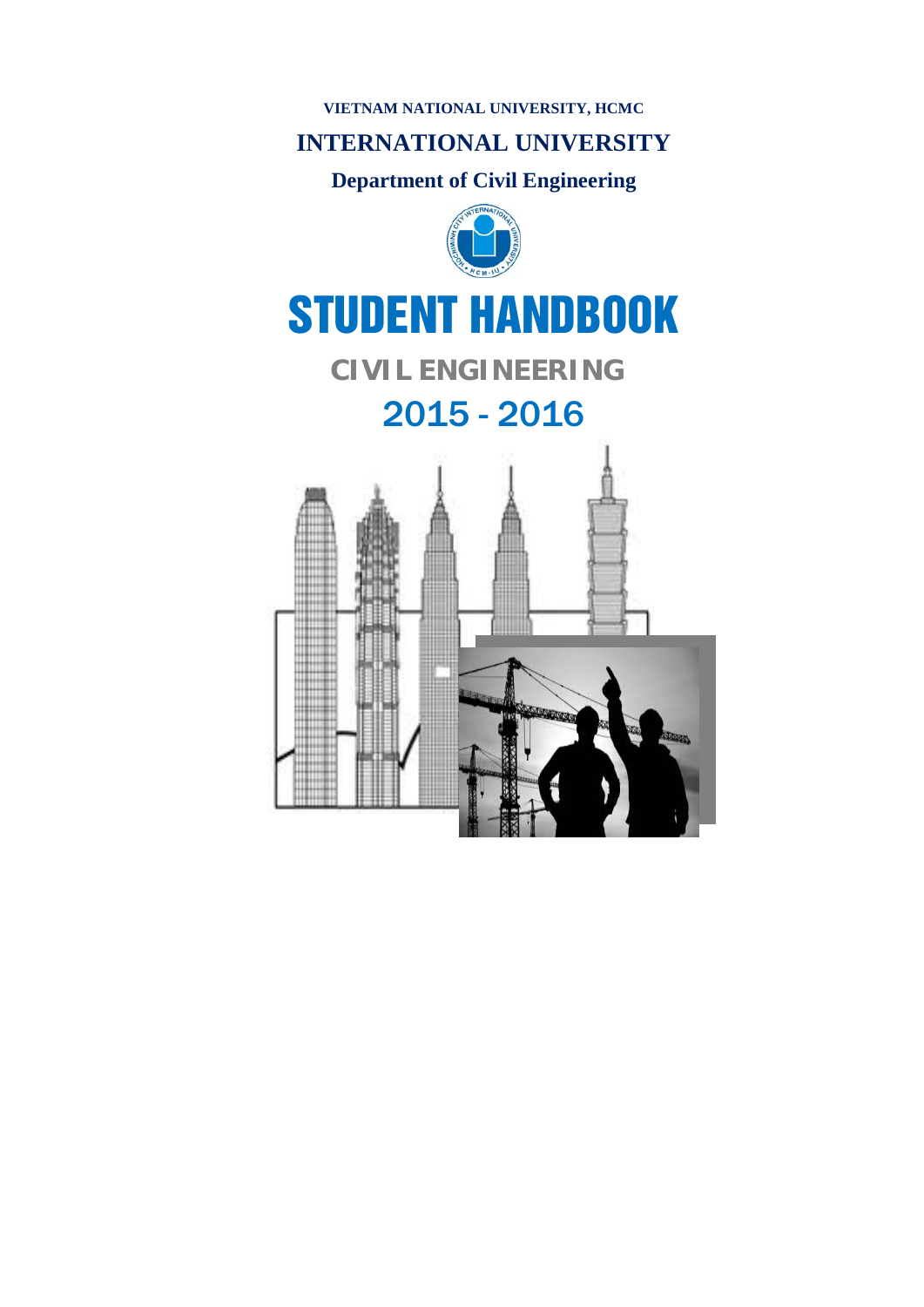# **Table of Contents**

| $\mathbf{A}$ .   | <b>OVERVIEW</b>                                            | $\mathbf 2$    |
|------------------|------------------------------------------------------------|----------------|
| 1.               | <b>International University</b>                            | $\overline{2}$ |
| 2.               | Civil Engineering Department                               | 4              |
| <b>B.</b>        | <b>CIVIL ENGINEERING PROGRAM</b>                           | 9              |
| 1.               | Overview                                                   | 9              |
| 2.               | Curriculum Map                                             | 13             |
| 3 <sub>1</sub>   | <b>Curriculum Distribution</b>                             | 14             |
|                  | <b>C. ACADEMIC INFORMATION</b>                             | 17             |
| 1.               | Specialization Selection                                   | 17             |
| 2.               | Summer Internship Registration                             | 17             |
| 3.               | Thesis Registration                                        | 18             |
| $\overline{4}$ . | <b>Graduation Criteria</b>                                 | 18             |
| 5.               | Scholarship Information                                    | 19             |
| 6.               | <b>Course Registration</b>                                 | 20             |
| 7.               | <b>Academic Probation</b>                                  | 21             |
| 8.               | Academic suspension                                        | 22             |
| 9.               | Academic Information                                       | 22             |
|                  | 10. Grading Criteria                                       | 23             |
|                  | 11. List of Academic Advisors                              | 23             |
|                  | <b>D. FACULTY DIRECTOR</b><br><b>E. COURSE DESCRIPTION</b> | 24<br>29       |
| 1.               | <b>Lower Division</b>                                      | 29             |
| 2.               | <b>Upper Division</b>                                      | 39             |
| 3.               | Elective courses                                           | 43             |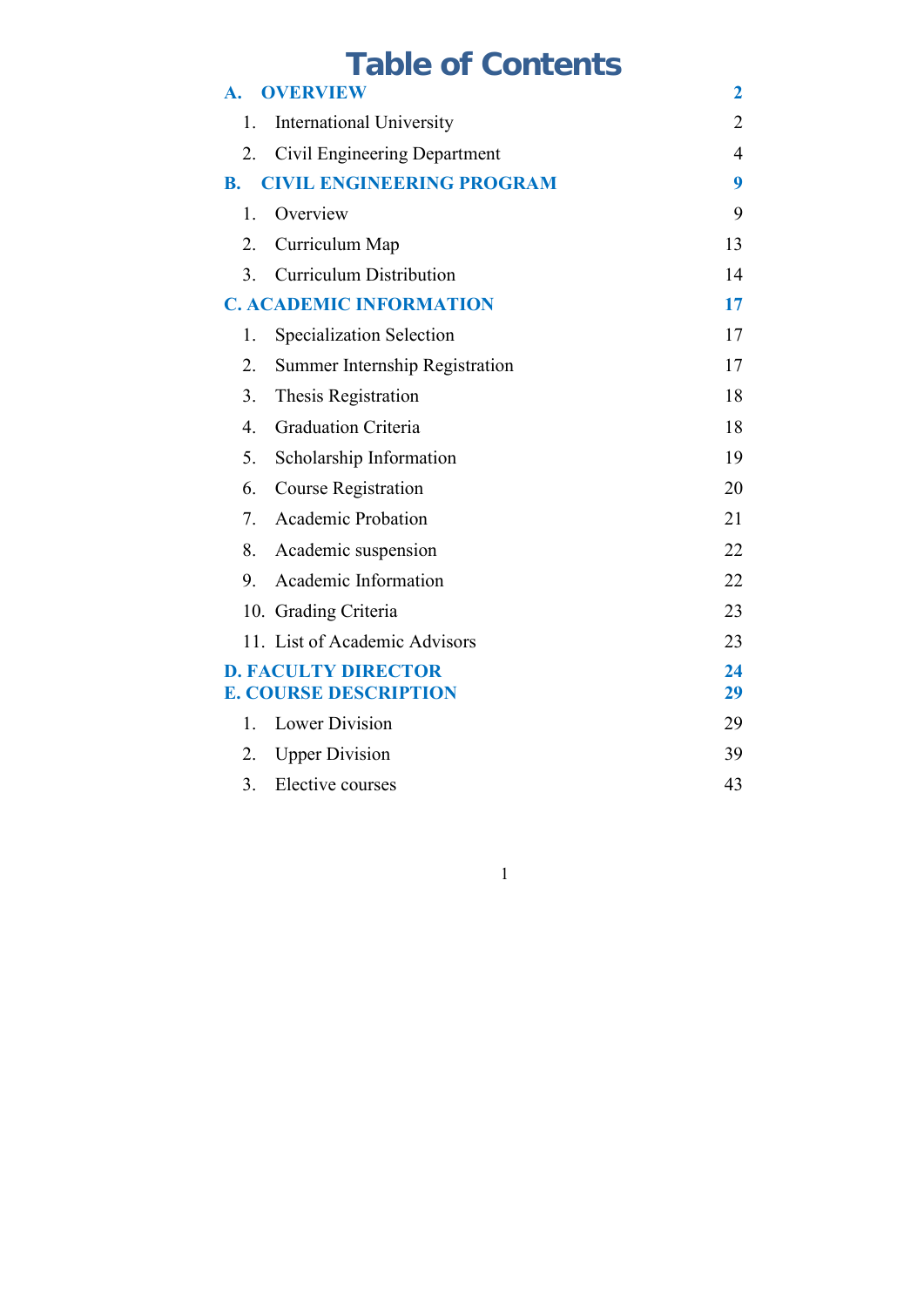# **A. OVERVIEW**

### **1. International University**

International University (IU), one of six member universities of Vietnam National University HCMC, was established in December 2003. As an interdisciplinary university, it is the first public university in Vietnam that uses English as the primary language in teaching and researching.

IU and its partner universities currently offer undergraduate and graduate accredited programs. The focus has been on offering academic majors that are aligned with the growing demand for human resources in such fields as economics, management, science, and technology. IU's overall model adheres to the international standards in developing syllabi or curricula in collaboration with several top universities in the United States, Europe, and Asia.

### **Vision**

Within five years the International University will become a high quality, research-oriented university with:

- courses taught to international standards;
- a large, dedicated, highly competent faculty;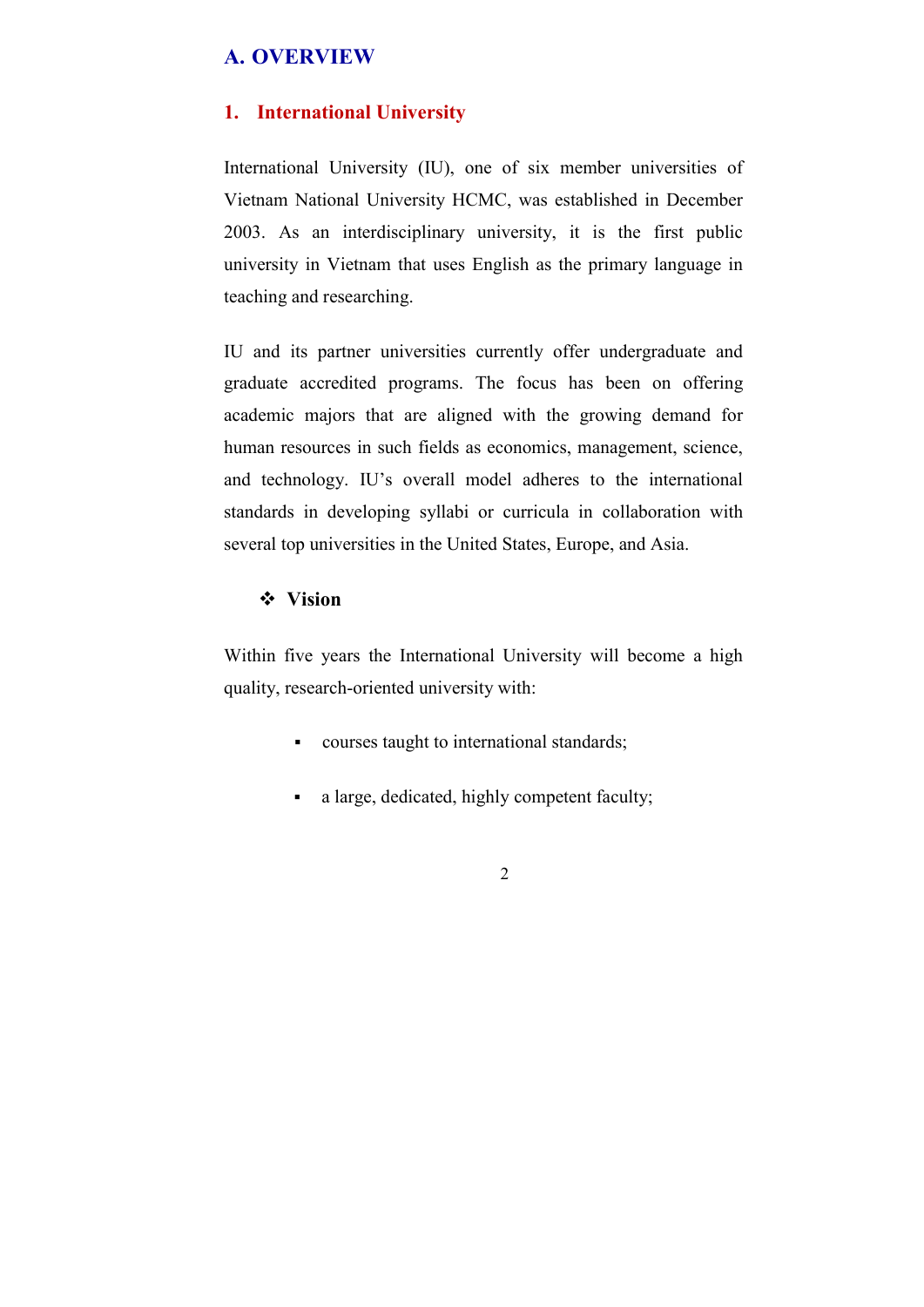- modern facilities for instruction and research;
- a professional administrative staff;
- high quality students;
- an alumni of well-trained graduates, familiar with modern technology, conversant with current, best practices in industry, and able to work in international settings; and
- a reputation as a pioneer in higher education management.

### **Missions**

- To provide international quality undergraduate and postgraduate education and training in Engineering and Economics in order to meet the development demands of Vietnam;
- To conduct research and apply it to industry and society; and
- To play a key role in the development of the community.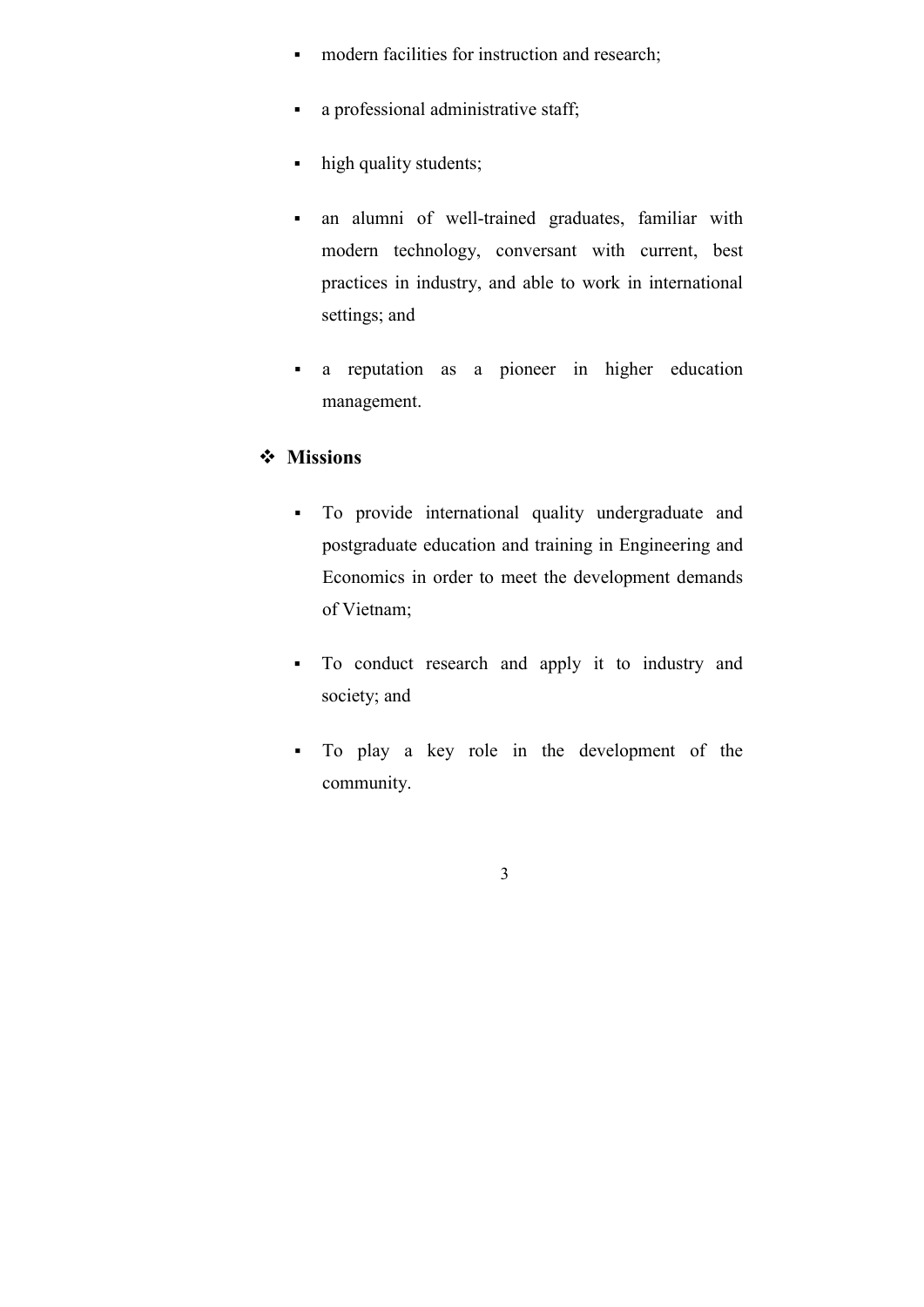# **2. Civil Engineering Department**

# **Missions**

The mission of the Department of Civil Engineering is to provide quality education to prepare undergraduate students for a successful career in civil engineering; to provide advanced skills and knowledge in research and design of civil engineering for graduate students; and to provide service to the university, engineering profession, and the public.

Consistent with the mission of the university, the mission of Department of Civil Engineering is:

- To produce civil engineers of high caliber, technical skills and ethical values to serve the society and nation.
- To provide knowledge base and consultancy services for civil engineering.
- To promote innovative and original thinking in the minds of engineers to face the challenges of future.

# **Educational Objective**

The objectives of Department of Civil Engineering were developed according to the regional, national and industrial demands and needs:

> Established a mastery of fundamental knowledge, problem solving skills, engineering experimental abilities, and design capabilities for a civil engineer.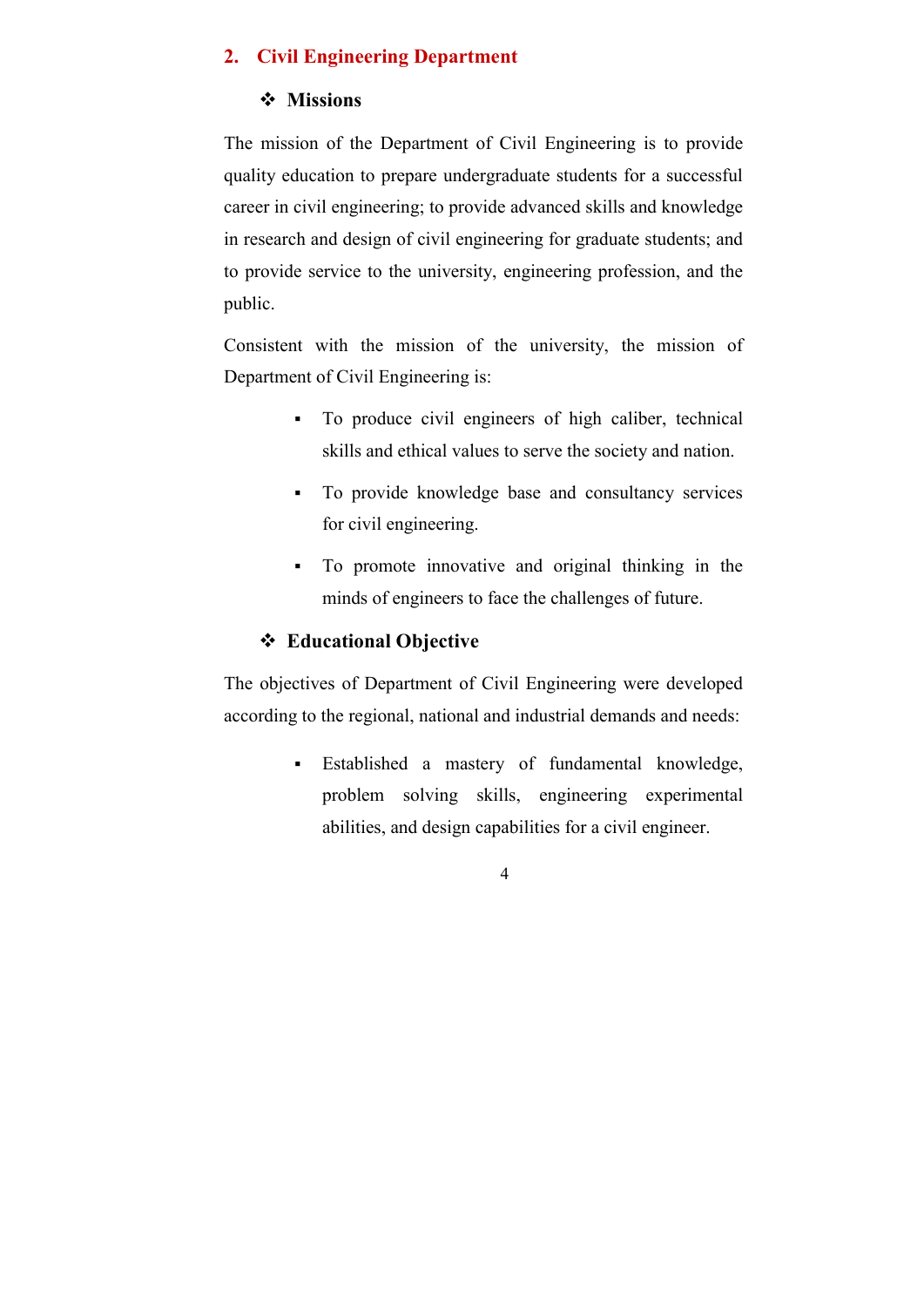- Established the knowledge and skills necessary for identifying and assessing design alternatives and the related social, economic, environmental, and public safety impacts.
- Demonstrated ability to deal effectively with ethical and professional issues.
- Contribute to the economic and social development of the region and country by maintaining mutually beneficial partnerships with the public and private sectors.

# **Job Opportunities**

Having a solid background in Civil Engineering as well as proficiency in English, students graduating from Department of Civil Engineering will have more opportunity to acquire employment different civil engineering fields, such as:

- Tall Building Structures Design
- Road and Bridge Structures Design
- Hydraulic Structures Design
- Steel Structures Design
- Construction Management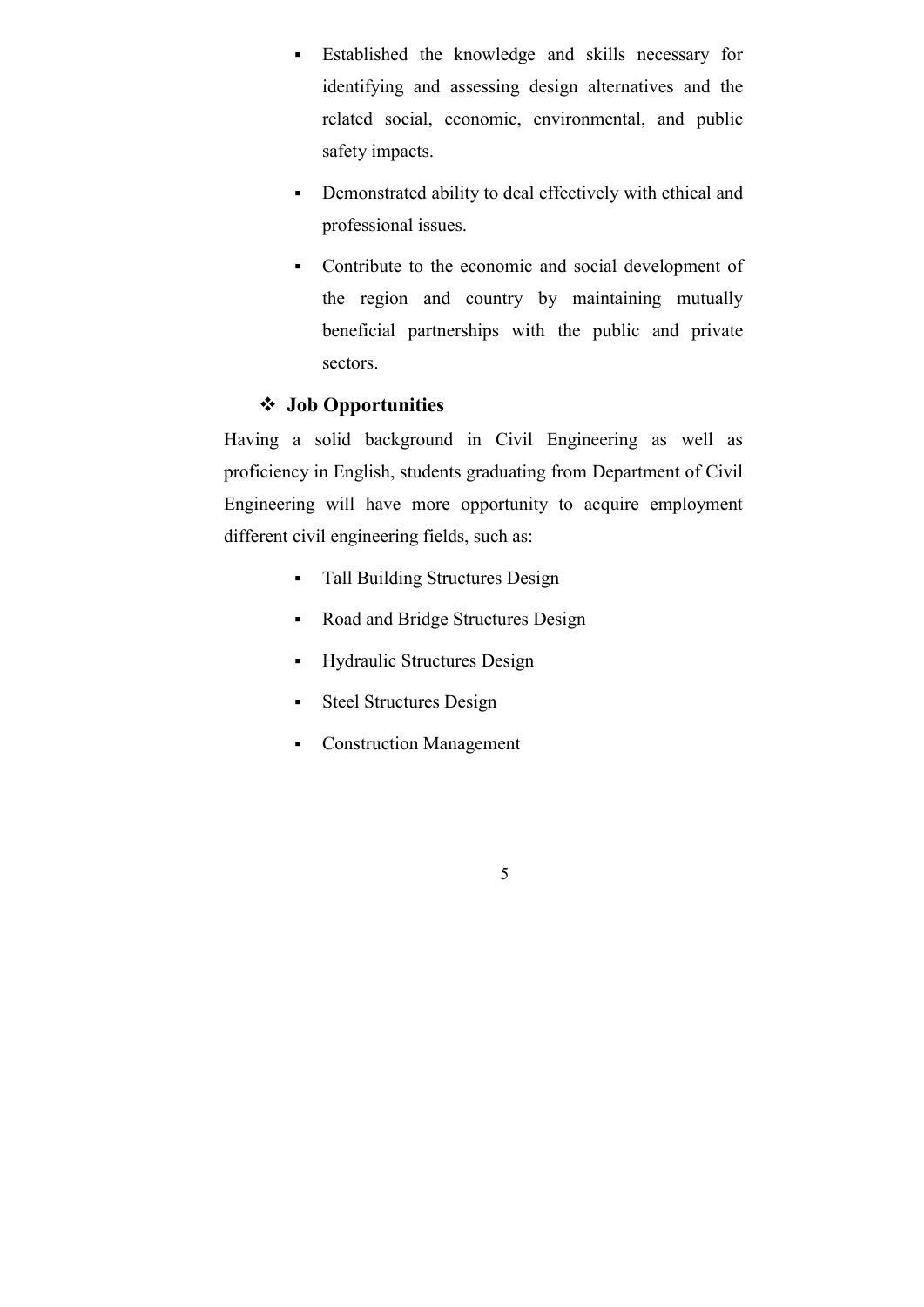### **Academic Program**

Department of Civil Engineering offers two types of training programs:

### **The training program at International University (4 years)**

The 4-year undergraduate program in Civil Engineering is educated at International University. On completion of this course, students are awarded the degree of Bachelor of Civil Engineering by Vietnam National University, HCMC.

# **The twinning program between the International University and a foreign partner university (2+2 program)**

These programs allow students to spend the first two years studying at the International University and the other two years at the partner universities. After completing the second phase and meeting all requirements from the partner universities, students will be awarded the Bachelor Degree by the partner universities. Currently, Civil Engineering Department has Rutgers University twinning program.

### **Learning Outcomes**

Graduates from Department of Civil Engineering should have attained:

- a. an ability to apply knowledge of mathematics, science, and engineering;
- b. an ability to design and conduct experiments, as well as to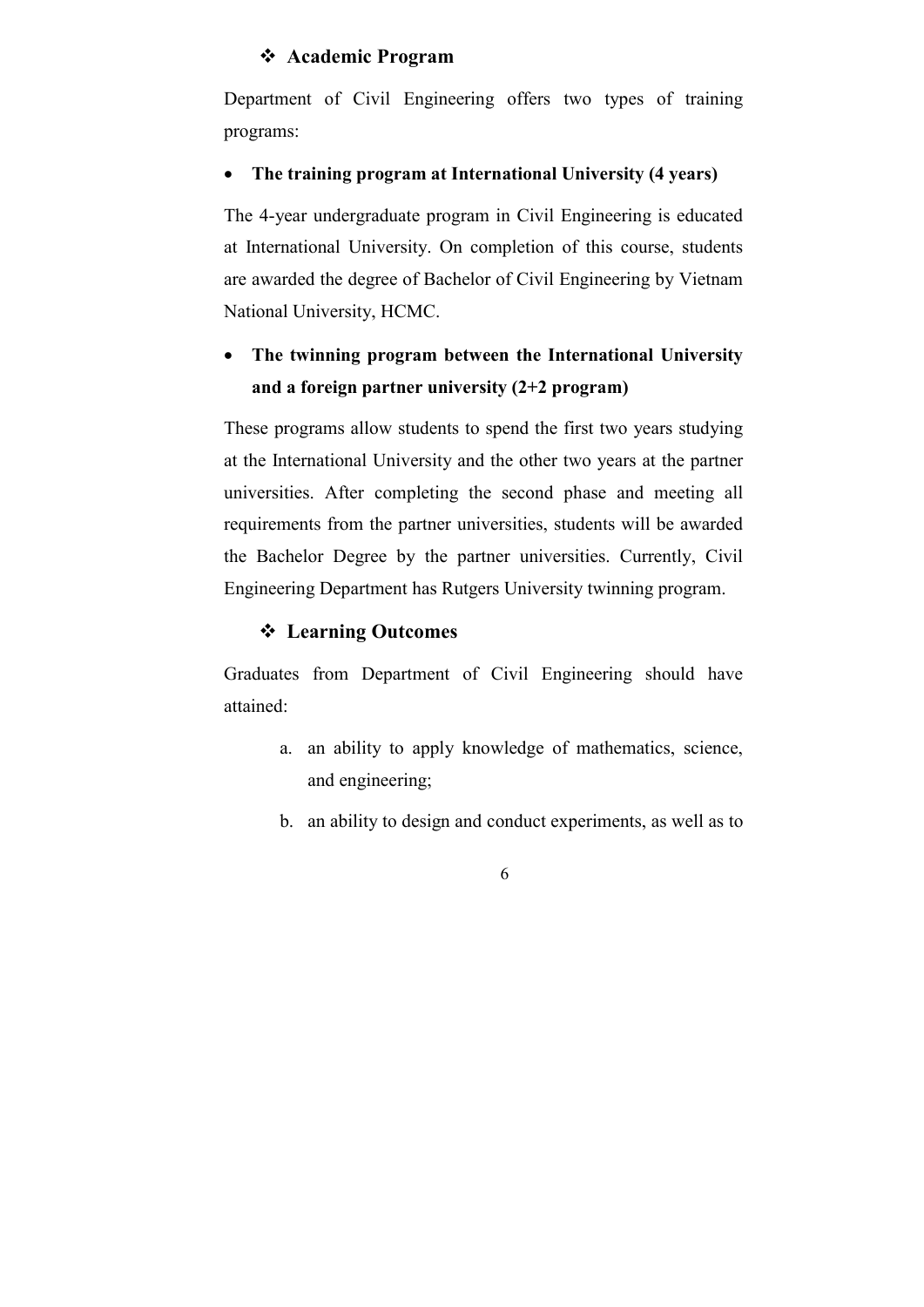analyze and interpret data;

- c. an ability to design a system, component, or process to meet desired needs within realistic constraints such as economic, environmental, social, political, ethical, health and safety, manufacturability, and sustainability ;
- d. an ability to function on multi-disciplinary teams;
- e. an ability to identify, formulate, and solve civil engineering problems;
- f. an understanding of professional and ethical responsibility;
- g. an ability to communicate effectively;
- h. the broad education necessary to understand the impact of engineering solutions in a global, economic, environmental, and societal context;
- i. a recognition of the need for, and an ability to engage in life-long learning;
- j. a knowledge of contemporary issues;
- k. an ability to use the techniques, skills, and modern engineering tools necessary for civil engineering practice; and
- l. a knowledge of structure design, construction and management.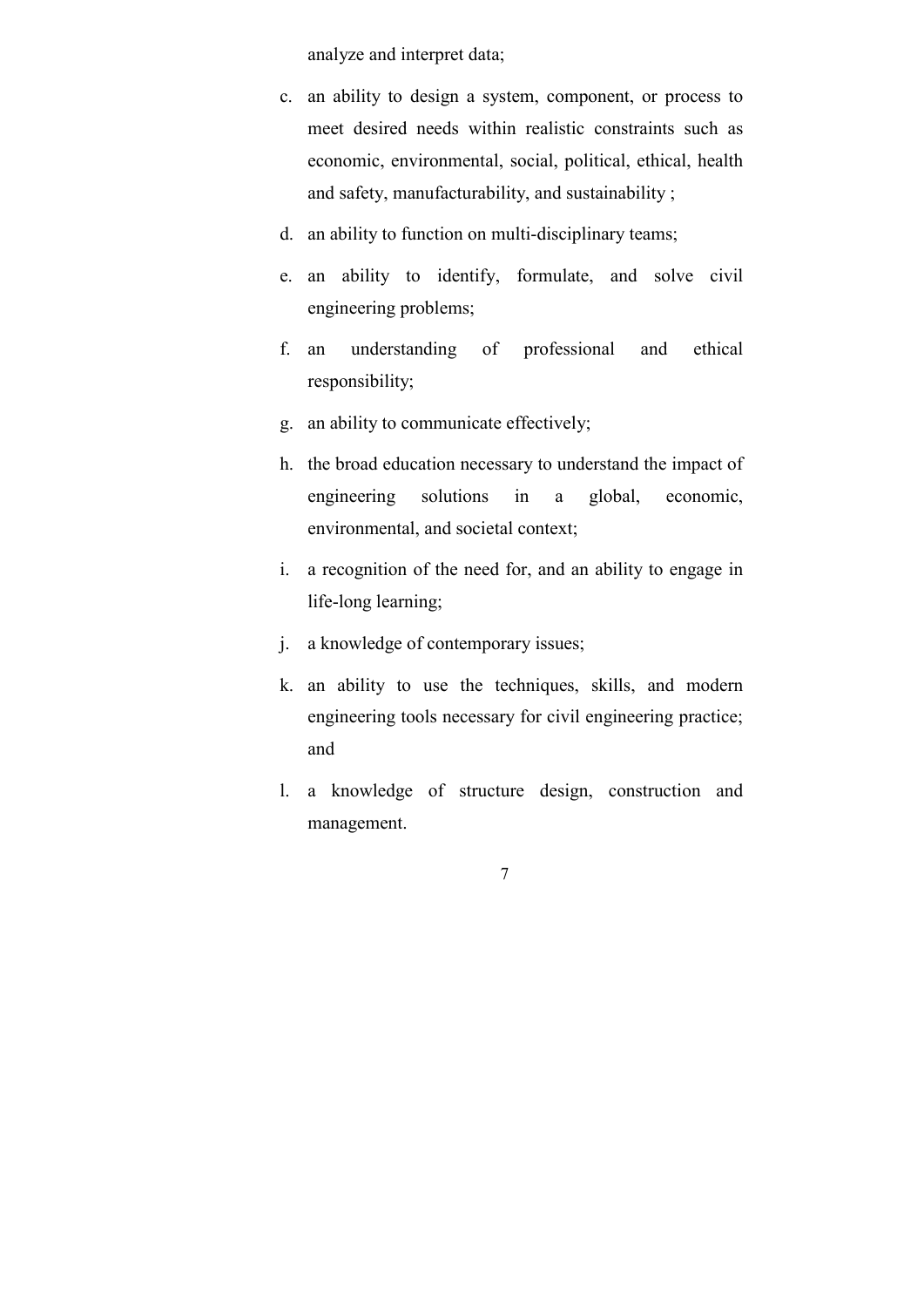# **Contact us**

Civil Engineering Department

A1.506 – Block A1, International University Building Quarter 6, LinhTrung Ward, Thu Duc District, Ho Chi Minh City, Viet Nam. Phone: (84-8) 37244270 Ext. 3425

8

Fax: (84-8) 37244271

Website: http://hcmiu.edu.vn/ce-en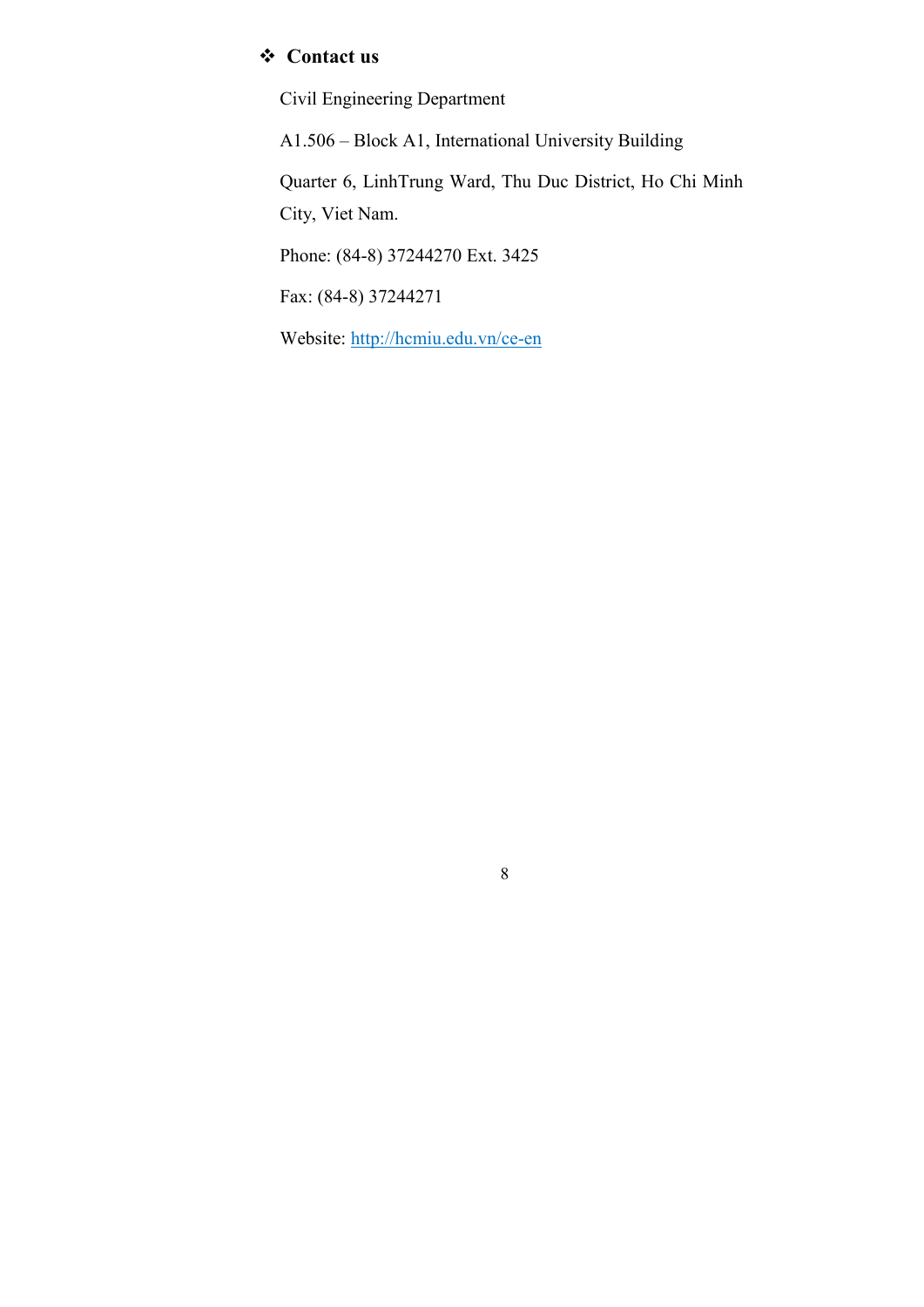## **B. CIVIL ENGINEERING PROGRAM**

### **1. Overview**

The Bachelor of Civil Engineering requires at least **143 credits** for graduation including required and elective courses. In addition to these required credits, students need to complete (1) two courses of physical training and (2) the certificate of military training. The English outcome requirement for graduates is TOEFL (paper test) of 550; or TOEFL (iBT) of 79; or IELTS of 6.5; or equivalence (Decision No. 796/QĐ-ĐHQT-ĐT issued on the 3rd of December, 2010).

The curriculum specification as the following table:

| <b>Seme</b>     | <b>Group of Courses</b>              | <b>Credits</b> | Percent     |
|-----------------|--------------------------------------|----------------|-------------|
| ster            |                                      |                | age $(\% )$ |
| $1st$ –         | <b>General knowledge</b>             | 51             | 36          |
| 4 <sup>th</sup> |                                      |                |             |
|                 | Political education                  | 10             |             |
|                 | Principles of Marxism (5 Crds)       |                |             |
|                 | Ho Chi Minh's Thoughts (2 Crds)      |                |             |
|                 | Revolutionary Lines of VCP (3        |                |             |
|                 | Crds)                                |                |             |
|                 | Social science and general education | 3              | 2           |
|                 | Critical thinking (3 Crds)           |                |             |
|                 | English proficiency                  | 8              | 6           |
|                 | Academic English 1 (4 Crds)          |                |             |
|                 | Academic English 2 (4 Crds)          |                |             |
|                 | Basic mathematics and science        | 30             | 21          |
|                 | Calculus 1 (4 Crds)                  |                |             |
|                 | Calculus 2 (4 Crds)                  |                |             |
|                 | Differential Equations (4 Crds)      |                |             |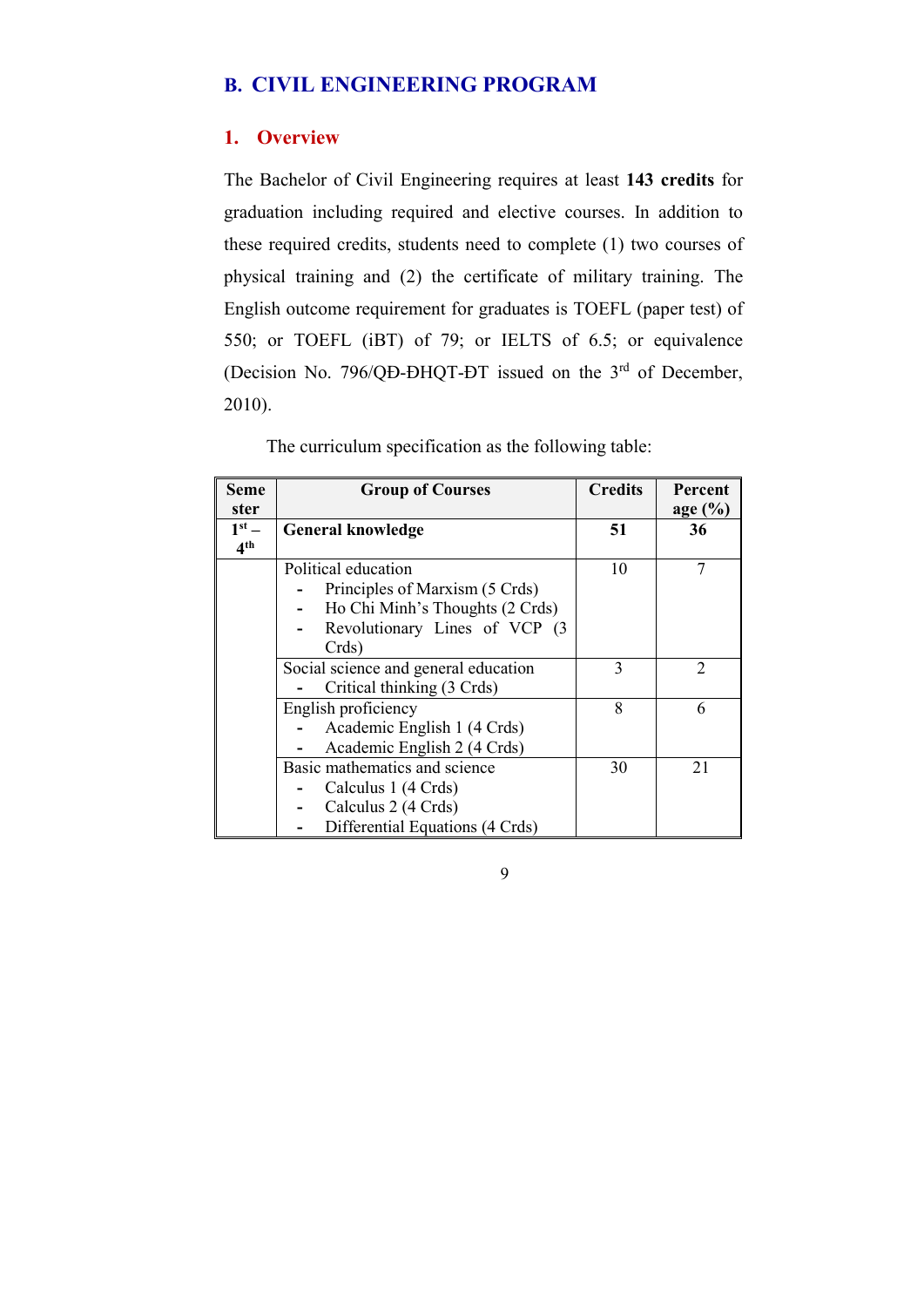| <b>Seme</b><br>ster | <b>Group of Courses</b>                        | <b>Credits</b> | Percent<br>age $(\%)$ |
|---------------------|------------------------------------------------|----------------|-----------------------|
|                     |                                                |                |                       |
|                     | Numerical Methods (3 Crds)                     |                |                       |
|                     | Physics 1 (2 Crds)                             |                |                       |
|                     | Physics 2 (2 Crds)                             |                |                       |
|                     | Physics 3 (3 Crds)                             |                |                       |
|                     | Physics 3 Laboratory (1 Crd)                   |                |                       |
|                     | Chemistry for Engineers (3 Crds)<br>Ξ.         |                |                       |
|                     | Chemistry Laboratory (1 Crd)<br>$\blacksquare$ |                |                       |
|                     | Introduction<br>Computer<br>for<br>to          |                |                       |
|                     | Engineers (3 Crds)                             |                |                       |
| $1st$ –             | Core major requirement                         | 33             | 23                    |
| 6 <sup>th</sup>     |                                                |                |                       |
|                     | Engineering Mechanics - Statics                |                |                       |
|                     | (3 Crds)                                       |                |                       |
|                     | Engineering<br>Mechanics                       |                |                       |
|                     | Dynamics (3 Crds)                              |                |                       |
|                     | Mechanics of Material 1 (2 Crds)               |                |                       |
|                     | Mechanics of Material 2 (2 Crds)               |                |                       |
|                     | Mechanics of Material Laboratory               |                |                       |
|                     | $(1 \text{ Crd})$                              |                |                       |
|                     | Structural Analysis 1 (2 Crds)                 |                |                       |
|                     | Structural Analysis 2 (3 Crds)                 |                |                       |
|                     | Fluid Mechanics (2 Crds)                       |                |                       |
|                     | Fluid Mechanics Laboratory<br>(1)              |                |                       |
|                     | Crd                                            |                |                       |
|                     | Soil Mechanics (3 Crds)<br>-                   |                |                       |
|                     | Soil Mechanics Laboratory (1 Crd)              |                |                       |
|                     | Surveying (2 Crds)                             |                |                       |
|                     | Surveying Practice (1 Crd)                     |                |                       |
|                     | Computer-Aided<br>Design<br>and<br>-           |                |                       |
|                     | Drafting                                       |                |                       |
|                     | (CADD) (3 Crds)                                |                |                       |
|                     | Practice CADD (1 Crd)                          |                |                       |
|                     | Civil Architecture (3 Crds)                    |                |                       |
|                     |                                                |                |                       |
|                     |                                                |                |                       |
|                     |                                                |                |                       |
|                     |                                                |                |                       |
|                     |                                                |                |                       |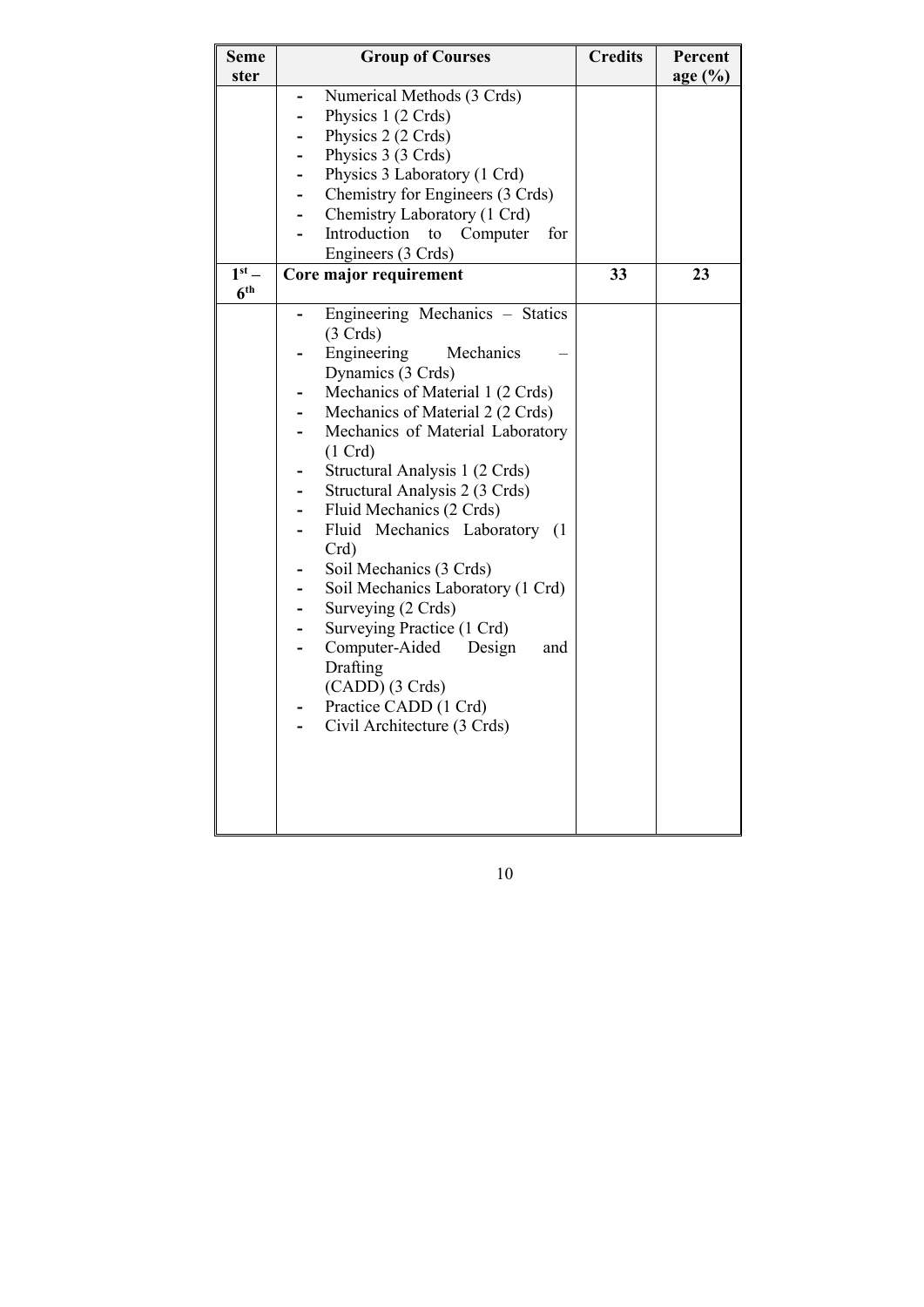| <b>Seme</b>       | <b>Group of Courses</b>                 | <b>Credits</b> | Percent    |
|-------------------|-----------------------------------------|----------------|------------|
| ster              |                                         |                | age $(\%)$ |
| $4^{\text{th}}$ – | <b>Specialization requirement</b>       | 46             | 32         |
| 7 <sup>th</sup>   |                                         |                |            |
|                   | <b>Construction Materials (3 Crds)</b>  |                |            |
|                   | Hydrology – Hydraulics (3 Crds)         |                |            |
|                   | Water Supply Sewerage (3 Crds)          |                |            |
|                   | Reinforced Concrete 1 (3 Crds)          |                |            |
|                   | Reinforced Concrete 2 (3 Crds)          |                |            |
|                   | Reinforced Concrete Project (1)         |                |            |
|                   | Crd)                                    |                |            |
|                   | Steel Structure (3 Crds)                |                |            |
|                   | Steel Structure Project (1 Crd)         |                |            |
|                   | Foundation Engineering (3 Crds)         |                |            |
|                   | Foundation Project (1 Crd)              |                |            |
|                   | Construction Engineering (3 Crds)       |                |            |
|                   | <b>Construction Management (3 Crds)</b> |                |            |
|                   | Construction Project (1 Crd)            |                |            |
|                   | CE Elective (9 of 12 Crds)              |                |            |
|                   | + Bridges Engineering                   |                |            |
|                   | + Dynamics of Structures                |                |            |
|                   | + Hydraulics Structures                 |                |            |
|                   | + Tall Buildings                        |                |            |
|                   | <b>IU Free Elective (6 Crds)</b>        |                |            |
| $7^{\text{th}}$   | Professional practice and research      | 13             | 9          |
| 8 <sup>th</sup>   |                                         |                |            |
|                   | Summer Internship                       |                |            |
|                   | Thesis                                  |                |            |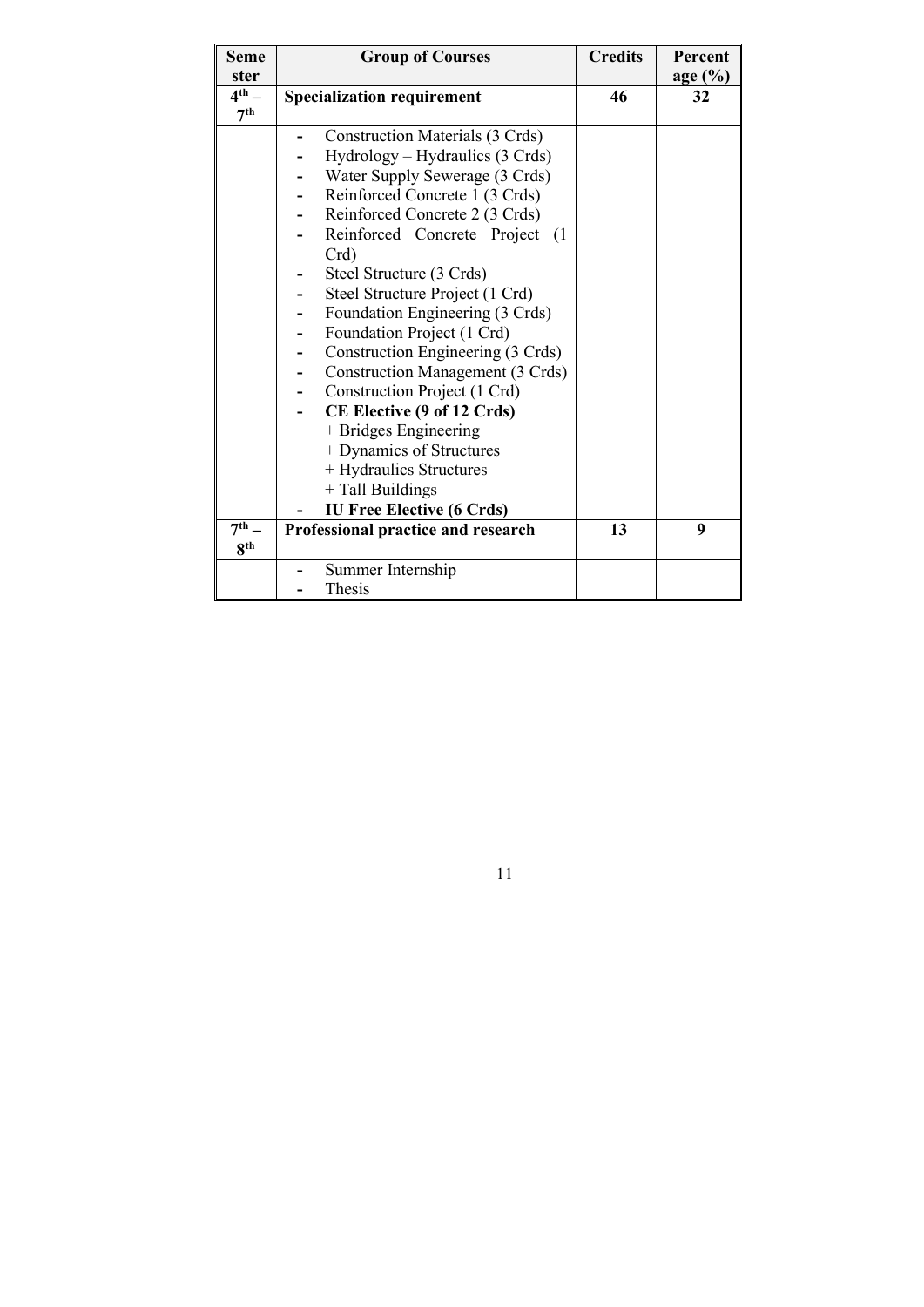# **List of General Electives**

| Code           | <b>Name of Courses</b>                      | <b>Credits</b>          |
|----------------|---------------------------------------------|-------------------------|
| BA003IU        | Principles of Marketing                     | 3                       |
| BA006IU        | <b>Business Communication</b>               | $\overline{3}$          |
| BA020IU        | <b>Business Ethics</b>                      | $\overline{3}$          |
| <b>BA116IU</b> | Introduction to Social Science              | $\overline{3}$          |
| <b>BA118IU</b> | Introduction to Psychology                  | $\overline{\mathbf{3}}$ |
| <b>BA117IU</b> | Introduction to Microeconomics              | 3                       |
| <b>BA119IU</b> | Introduction to Macroeconomics              | $\overline{3}$          |
| BA123IU        | Principles of Management                    | 3                       |
| BA130IU        | Organizational Behavior                     | $\overline{3}$          |
| <b>BA167IU</b> | Introduction to Vietnamese Legal System     | $\overline{3}$          |
| <b>BA169IU</b> | Management Information Systems              | $\overline{\mathbf{3}}$ |
| BM007IU        | Introduction to Biomedical Engineering      | 4                       |
| BM009IU        | <b>BME Capstone Design Course</b>           | 4                       |
| <b>BT158IU</b> | Introduction to Bioengineering              | 3                       |
| BTFT201IU      | Introduction to Food Science and Technology | $\overline{3}$          |
| AR009IU        | <b>Aquatic Resources Management</b>         | 3                       |
| CH013IU        | <b>Analytical Chemistry</b>                 | $3 + 1$                 |
| <b>IS019IU</b> | <b>Production Management</b>                | 3                       |
| <b>IS026IU</b> | Project Management                          | $\overline{3}$          |
| IT063IU        | Theoretical Models in Computing             | 4                       |
| IT091IU        | <b>Computer Networks</b>                    | 4                       |
| <b>IT094IU</b> | <b>Information System Management</b>        | 4                       |

Students have to take at least **02 course** from following list

# **List of CE Electives**

Students must take at least **03 courses** from following list

| Code           | <b>Name of Courses</b>       | <b>Credits</b> |
|----------------|------------------------------|----------------|
| CE411IU        | <b>Bridges Engineering</b>   |                |
| CE412IU        | Dynamics of Structures       |                |
| CE413IU        | <b>Hydraulics Structures</b> |                |
| <b>CE414IU</b> | <b>Tall Buildings</b>        |                |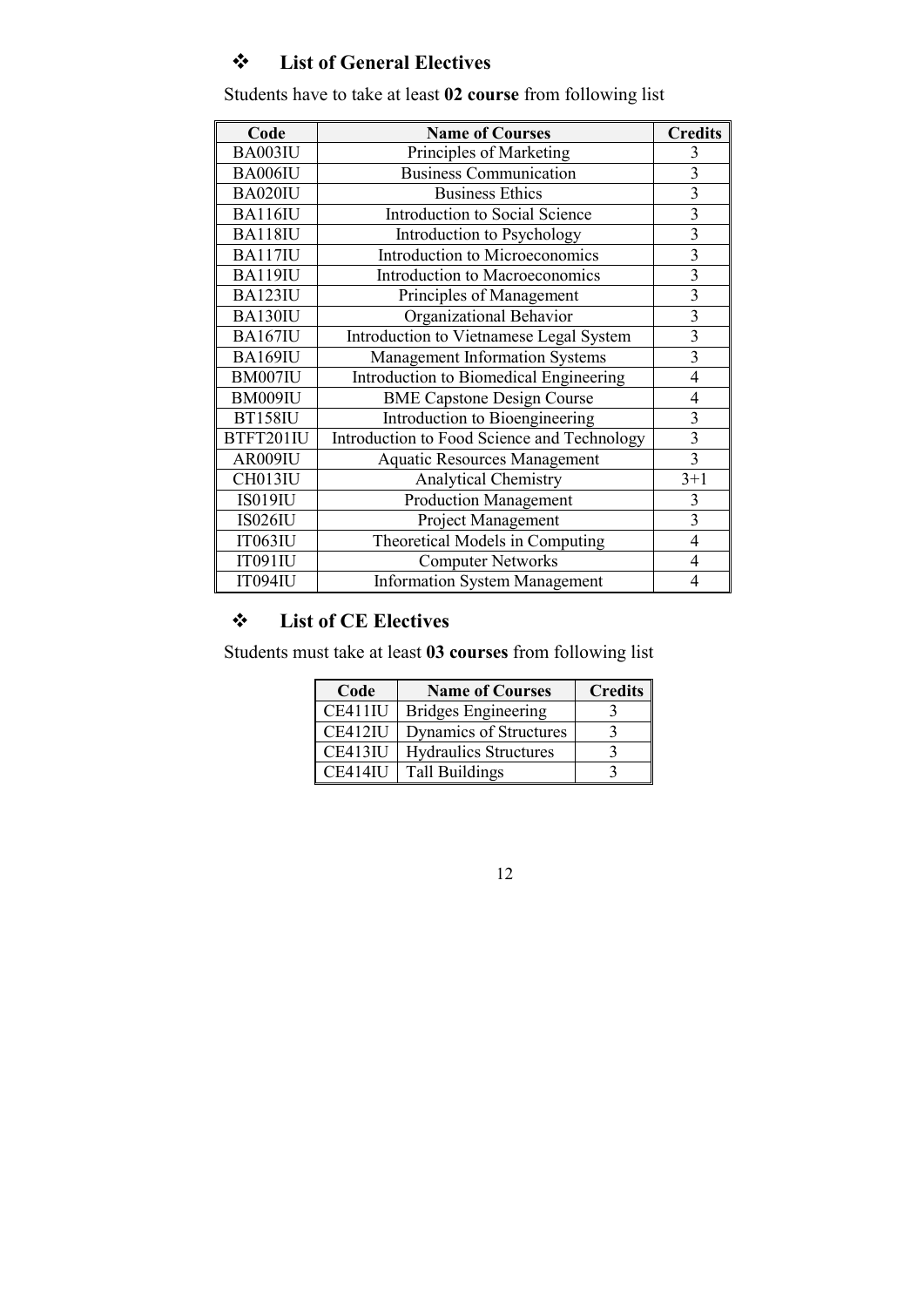### **2. Curriculum Map**

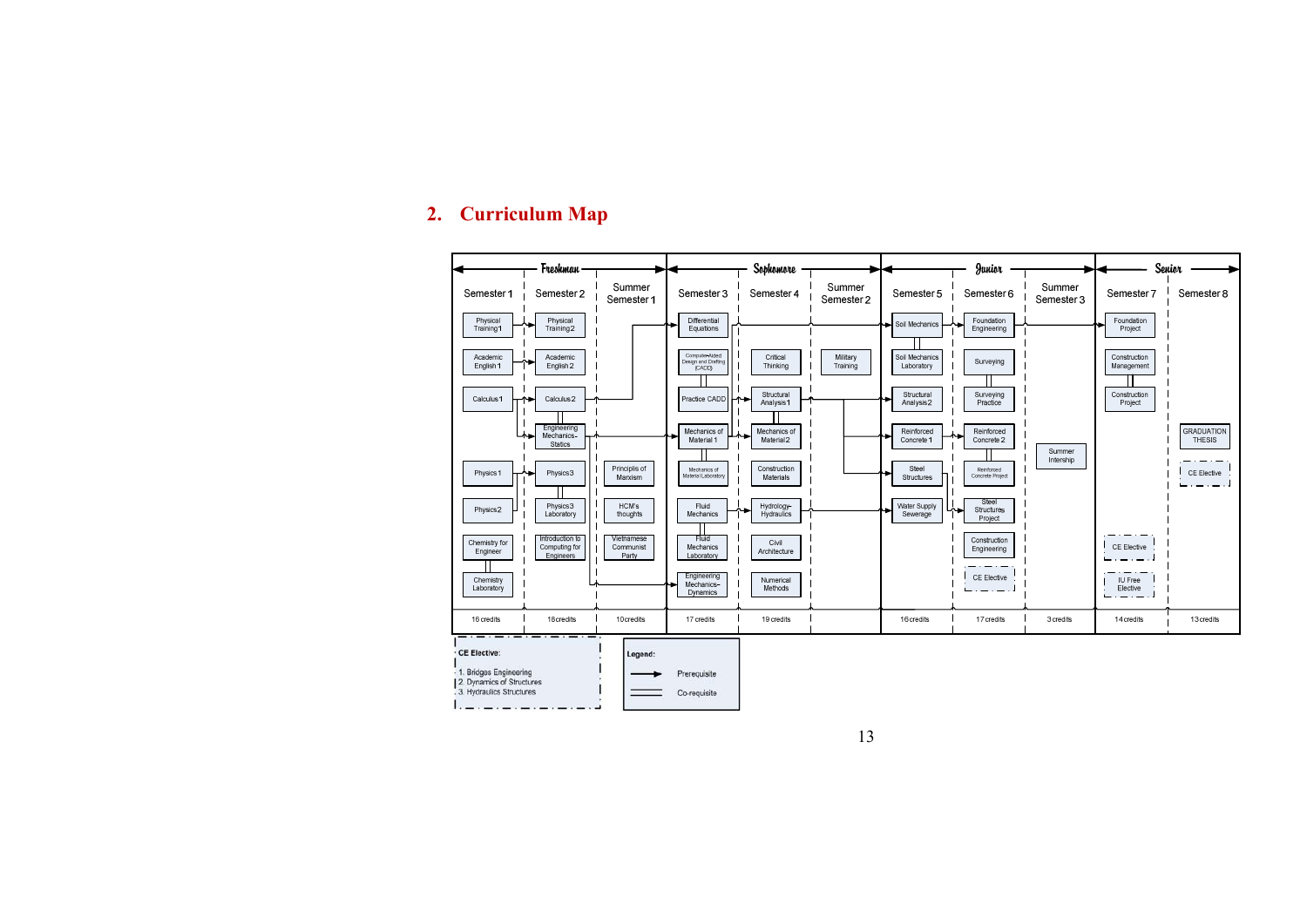# **3. Curriculum Distribution**

| Freshman Year        |                                         |                |                      |                                           |                |
|----------------------|-----------------------------------------|----------------|----------------------|-------------------------------------------|----------------|
| Semester 1           |                                         |                | Semester 2           |                                           |                |
| EN007IU              | Writing<br>AE1                          | 2              | EN011IU              | Writing AE2                               | $\overline{c}$ |
| EN008IU              | Listening AE1                           | $\mathfrak{D}$ | EN012IU              | Speaking AE2                              | 2              |
| MA001IU              | Calculus 1                              | 4              | MA003IU              | Calculus <sub>2</sub>                     | 4              |
| PH013IU              | Physics 1                               | $\mathfrak{D}$ | PH015IU              | Physics 3                                 | 3              |
| PH014IU              | Physics 2                               | $\mathfrak{D}$ | PH017IU              | Physics 3 Laboratory                      |                |
| CH011IU              | Chemistry for Engineer                  | 3              | CE101IU              | Engineering Mechanics -<br><b>Statics</b> | 3              |
|                      |                                         |                | CE102IU              | Introduction<br>to                        |                |
| CH012IU              | Chemistry Laboratory                    | 1              |                      | Computing<br>Civil<br>for                 | 3              |
|                      |                                         |                |                      | Engineers                                 |                |
| PT001IU              | Physical Training                       |                | PT001IU              | Physical Training                         |                |
| <b>Total Credits</b> |                                         | 16             | <b>Total Credits</b> |                                           | 18             |
|                      | Summer Semester 1 - POLITICAL EDUCATION |                |                      |                                           |                |
| PE011IU              | Principles of Marxism                   | 5              |                      |                                           |                |
| PE012IU              | HCM's thoughts                          | $\mathfrak{D}$ |                      |                                           |                |
| PE013IU              | Vietnamese<br>Communist<br>Party        | 3              |                      |                                           |                |
| <b>Total Credits</b> |                                         | 10             |                      |                                           |                |

| Sophomore Year       |                                              |                |                      |                                                |                |
|----------------------|----------------------------------------------|----------------|----------------------|------------------------------------------------|----------------|
| Semester 3           |                                              |                | Semester 4           |                                                |                |
| MA024IU              | Differential Equations                       | 4              | <b>CE213IU</b>       | Computational Methods<br>for Civil Engineering | 3              |
| CE204IU              | Computer-Aided Design<br>and Drafting (CADD) | 3              | <b>CE209IU</b>       | Structural Analysis 1                          | $\mathfrak{D}$ |
| CE <sub>205</sub> IU | Practice CADD                                |                | CE208IU              | Mechanics of Materials 2                       | $\mathcal{L}$  |
| CE201IU              | Mechanics of Materials 1                     | $\mathcal{D}$  | CE210IU              | <b>Construction Materials</b>                  | 3              |
| <b>CE202IU</b>       | Mechanics of Materials<br>Laboratory         | 1              | CE211IU              | Hydrology-Hydraulics                           | 3              |
| <b>CE203IU</b>       | <b>Engineering Mechanics-</b><br>Dynamics    | 3              | PE008IU              | Critical Thinking                              | 3              |
| <b>CE206IU</b>       | Fluid Mechanics                              | $\mathfrak{D}$ | <b>CE212IU</b>       | Civil Architecture                             | 3              |
| CE207IU              | Mechanics<br>Fluid<br>Laboratory             | ı              |                      |                                                |                |
| <b>Total Credits</b> |                                              | 17             | <b>Total Credits</b> |                                                | 19             |

Summer Semester 2 - **MILITARY TRAINING**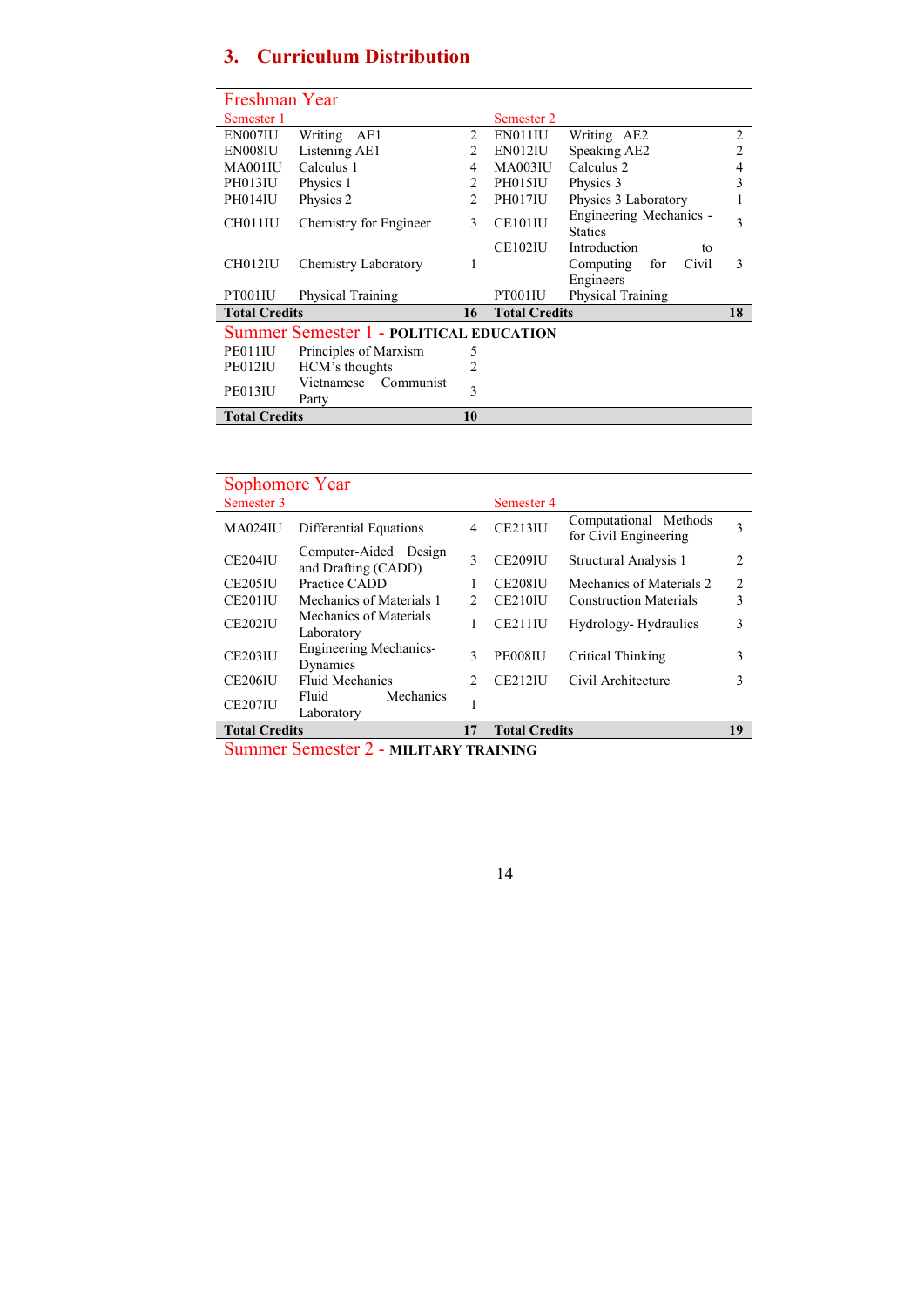| <b>Junior Year</b>   |                                    |    |                      |                                   |                |
|----------------------|------------------------------------|----|----------------------|-----------------------------------|----------------|
| Semester 5           |                                    |    | Semester 6           |                                   |                |
| CE301IU              | Structural Analysis 2              | 3  | CE307IU              | Surveying                         | $\overline{c}$ |
| CE302IU              | Soil Mechanics                     | 3  | <b>CE308IU</b>       | <b>Surveying Practice</b>         |                |
| <b>CE303IU</b>       | Soil Mechanics Laboratory          |    | CE309IU              | <b>Foundation Engineering</b>     | 3              |
| CE304IU              | Reinforced concrete 1              | 3  | CE310IU              | Reinforced Concrete 2             | 3              |
| <b>CE305IU</b>       | <b>Steel Structures</b>            | 3  | CE311IU              | Construction<br>Engineering       | 3              |
| <b>CE306IU</b>       | Water<br>Supply<br>and<br>Sewerage | 3  | CE312 <sub>II</sub>  | <b>Steel Structures Project</b>   |                |
|                      |                                    |    | <b>CE313IU</b>       | Reinforced<br>Concrete<br>Project |                |
|                      |                                    |    | CE.                  | <b>CE Elective</b>                | 3              |
| <b>Total Credits</b> |                                    | 16 | <b>Total Credits</b> |                                   | 17             |
|                      | <b>Summer Semester 3</b>           |    |                      |                                   |                |
| CE314IU              | Summer Internship                  | 3  |                      |                                   |                |

| <b>Senior Year</b>  |                             |    |                      |                                    |    |
|---------------------|-----------------------------|----|----------------------|------------------------------------|----|
| Semester 7          |                             |    | Semester 8           |                                    |    |
| CE401IU             | Construction<br>Management  | 3  | CE.                  | <b>CE Elective</b>                 |    |
| CE                  | CE Elective                 | 3  |                      |                                    |    |
| <b>IU</b>           | <b>IU</b> Free Elective     | 3  |                      |                                    |    |
| $---$ IU            | <b>IU Free Elective</b>     |    | CE420IU              | <b>GRADUATION</b><br><b>THESIS</b> | 10 |
| CE402IU             | <b>Foundation Project</b>   |    |                      |                                    |    |
| CE403IU             | <b>Construction Project</b> |    |                      |                                    |    |
| <b>Total credit</b> |                             | 14 | <b>Total Credits</b> |                                    | 13 |
|                     | .                           |    |                      |                                    |    |

**Total credits: 143**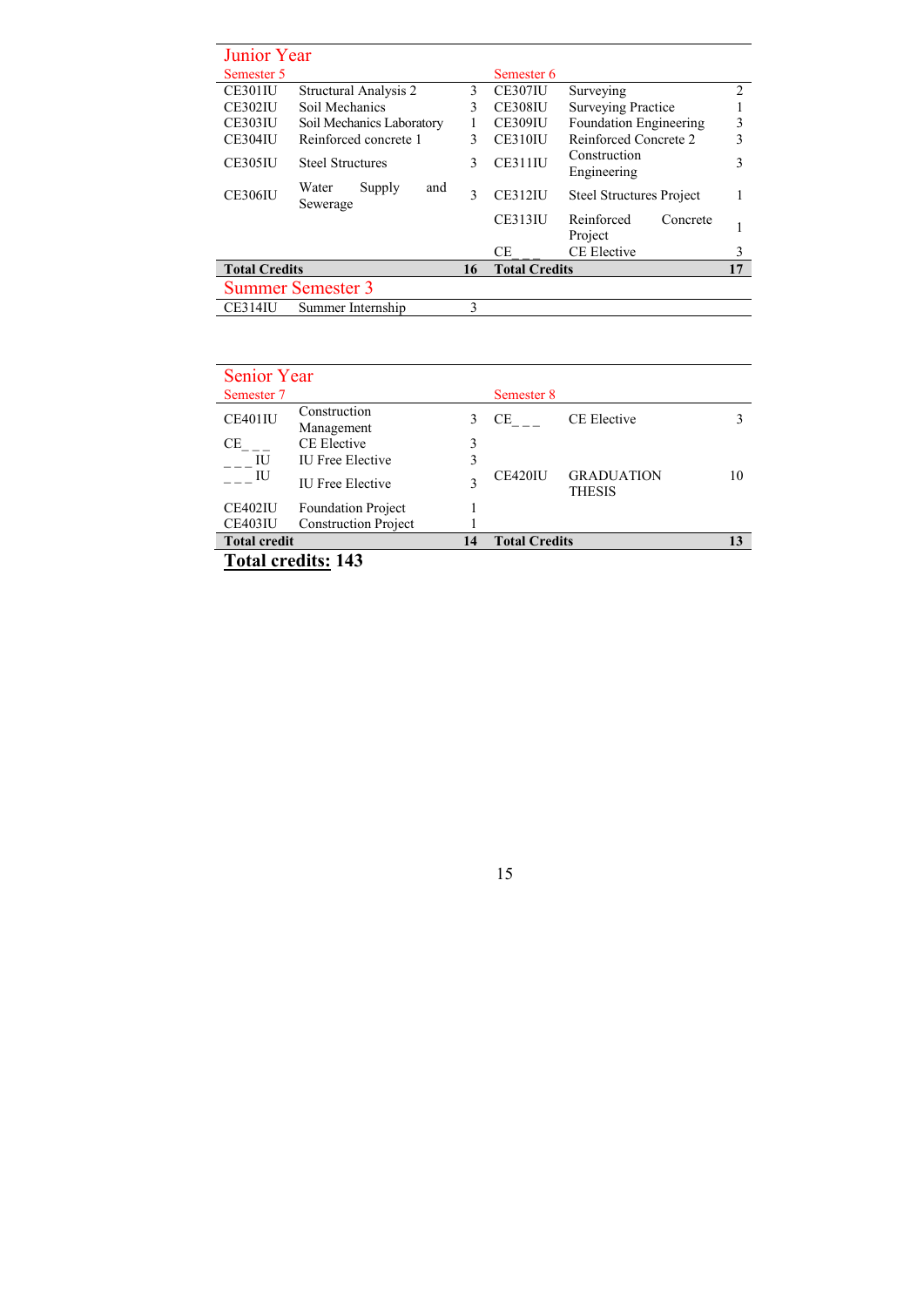# **IE – Intensive English Program**

Students, who are not qualified with the entrance English requirement (TOEFL iBT 60; TOEFL PBT 500; or IELTS 5.5), have to study the Intensive English Program before start the academic curriculum. The table of English proficiency equivalency is as

| Level           | <b>TOEFL IBT</b> | <b>TOEFL PBT</b> | <b>IELTS</b> |
|-----------------|------------------|------------------|--------------|
| IE1             | $<$ 24 $\,$      | $<$ 373          |              |
| IE <sub>2</sub> | $24 - 35$        | $374 - 417$      |              |
| IE3             | $36 - 48$        | $418 - 460$      |              |
| IE4             | $49 - 60$        | $461 - 500$      |              |
| <b>AE1, AE2</b> | 70               | $501 - 550$      |              |

### **English Program Distribution**

|                 |          | <b>SEMESTER 1</b> | <b>SEMESTER 2</b> |          |  |
|-----------------|----------|-------------------|-------------------|----------|--|
| Level           | IE1      | IE <sub>2</sub>   | IE3               | IE4      |  |
| Skill<br>Taught | 4 skills | 4 skills          | 4 skills          | 4 skills |  |
| Credits         |          |                   |                   |          |  |
| Periods         | 165      | 165               | 165               | 165      |  |
| Weeks           |          |                   |                   |          |  |

### **TOEFL iBT-based curriculum**

|         | <b>SEMESTER 3</b>       | <b>SEMESTER 4</b>              |
|---------|-------------------------|--------------------------------|
| Level   | AE1                     | AE2                            |
| Skill   | Listening & Note-taking | <b>Effective</b> presentations |
| Taught  | Academic writing 1      | Academic writing 2             |
| Credits |                         |                                |
| Periods |                         |                                |
| Weeks   |                         |                                |

**Academic English (Study Skills)**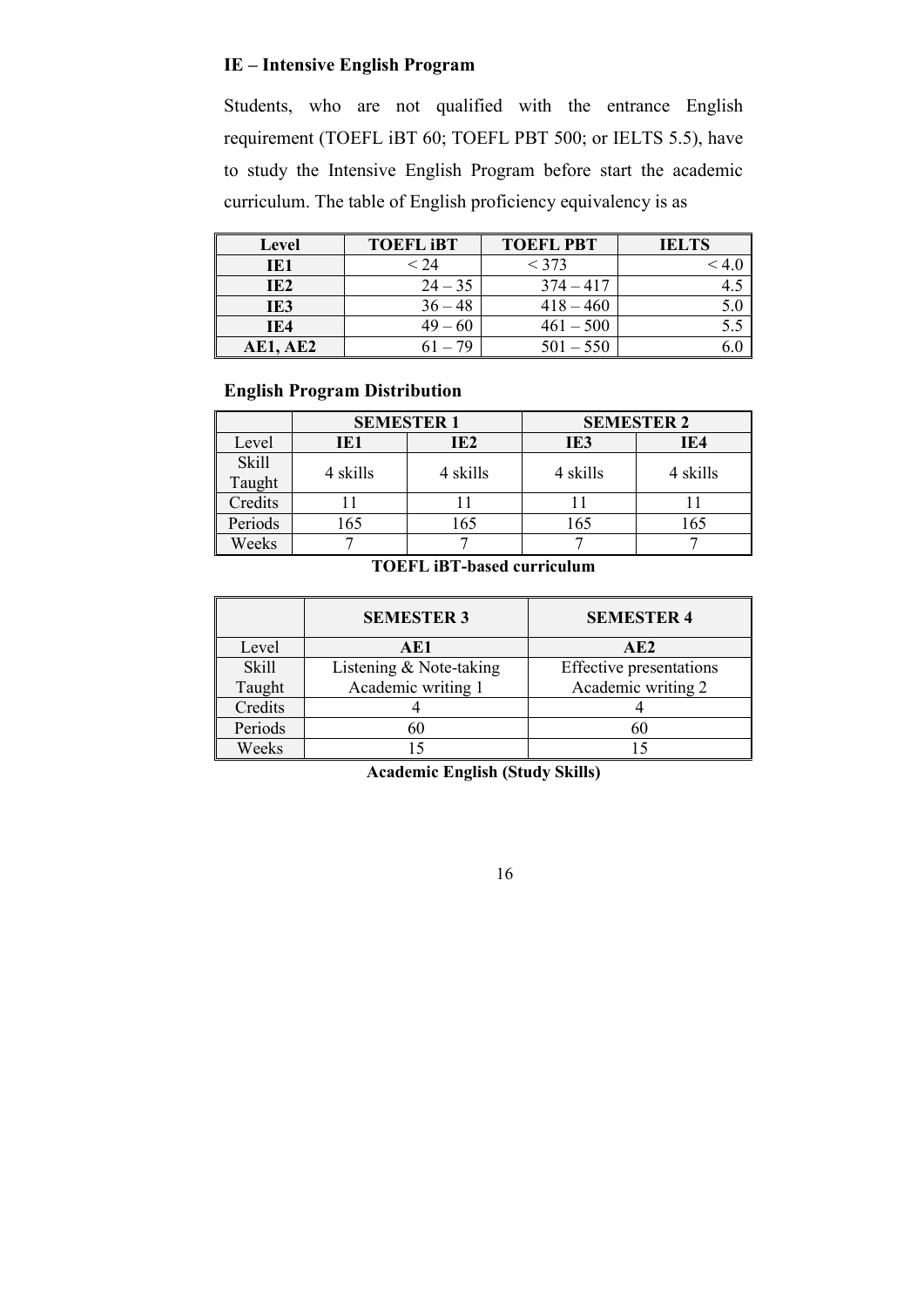# **C. ACADEMIC INFORMATION**

### **1. Specialization Selection**

After completing the first two years of the program, students are allowed to choose their specialization. Specialization is the research area which students are interested in and wish to continue with for final thesis. Department of Civil Engineering currently offers three specializations:

- Tall Building Structures Design
- ❖ Roads and Bridges Structures Design
- Hydraulics Structures Design

Once specialization is chosen, students have to take the required courses for each specialization, relevant elective courses and final thesis.

### **2. Summer Internship Registration**

Students are allowed to register for summer internship before the academic year when they aim to apply for thesis.

### **Objectives:**

- To develop skills in the application of theory to practical work situations;
- To develop skills and techniques directly applicable to their careers;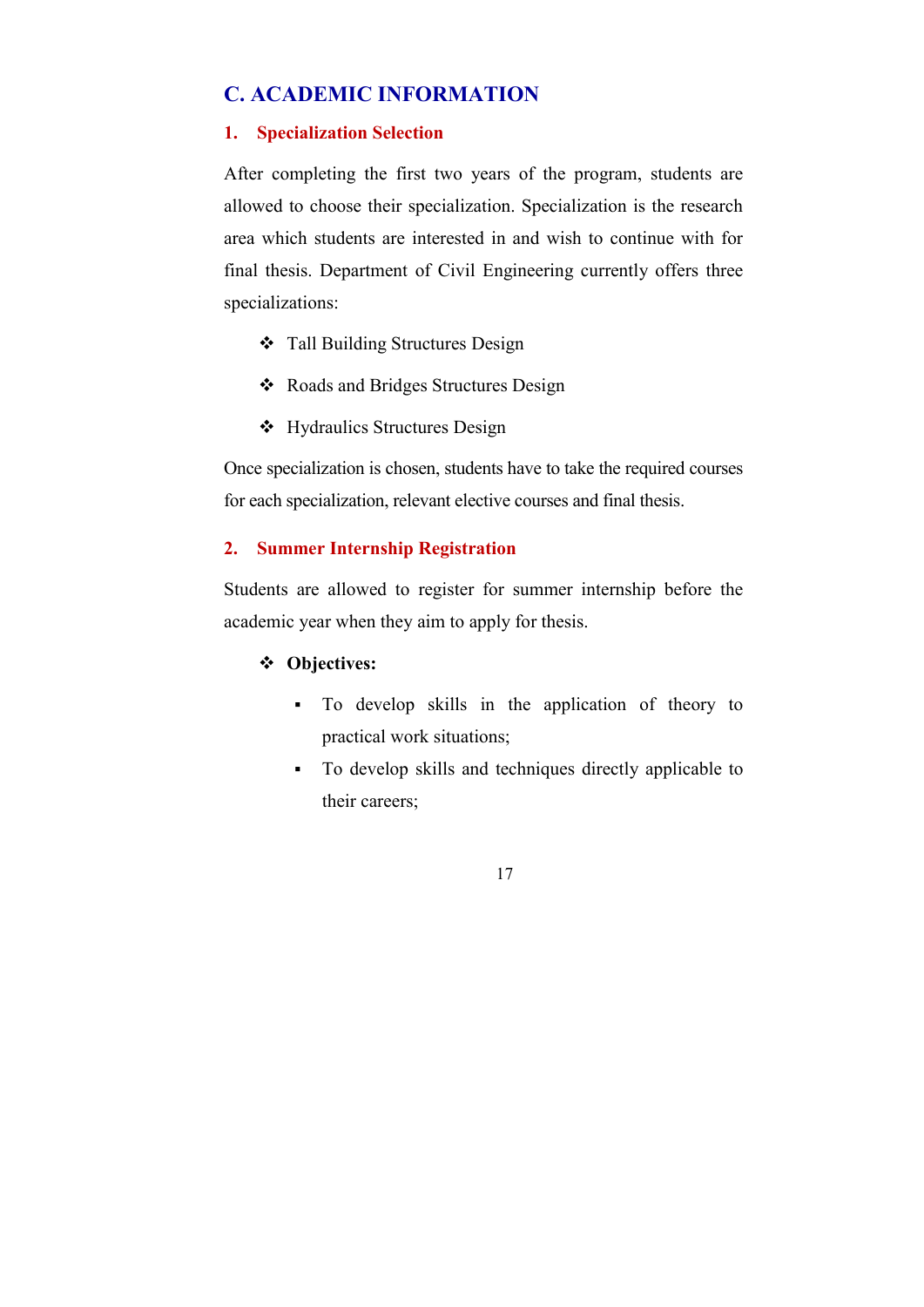- To provide students the opportunity to get involve with company before graduated.
- **Internship duration:** minimum 8 weeks (full-time working)

# **3. Thesis Registration**

### **Criteria:**

- Successfully accumulate at least 90% of credit numbers of the academic curriculum and finish all projects.
- Do not under any academic admonishment.
- **Duration:** minimum 12 weeks

## **4. Graduation Criteria**

Students have to complete all of the following requirements for graduation:

- Successfully complete the academic curriculum (144 credits) with GPA  $\geq 50$
- Meet the minimum English requirement of 550 TOEFL PBT or its equivalence: 79 TOEFL iBT, 6.5 IELTS
- **Military Education Certification**
- Meet other requirements in accordance with the regulations for graduation set by the IU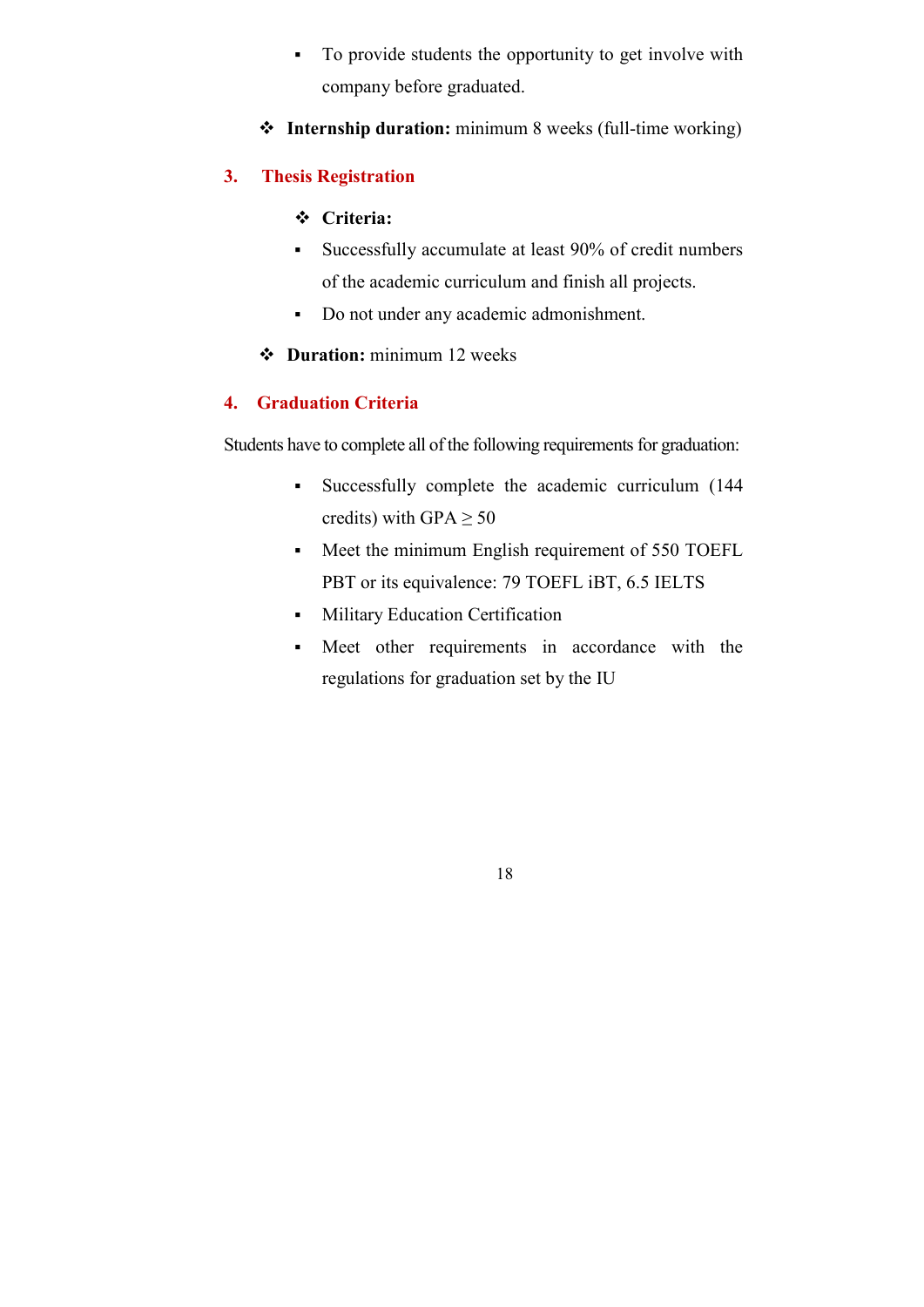### **5. Scholarship Information**

### **University Scholarship (Decision No 99 &100/ĐHQT-ĐT)**

Each semester, top 10% of students with highest GPA will receive scholarship from the IU. 4% of students will receive full scholarship (12.620.000 VND for Fall/Spring semester or 6.310.000 VND for Summer semester) and 6% of students will receive half scholarship (6.310.000 VND for Fall/Spring semester or 3.165.000 for Summer semester).

### **Minimum requirements:**

- Complete the Academic English 1 (AE1)
- Register at least 12 credits for Fall/Spring semester or 6 credits for Summer semester
- Semester GPA  $\geq$  70 (with no course fails in that semester)

### **Admission Scholarship 2016**

- **Full scholarship** (full tuition exemption for 4 years equivalent to 168.000.000 VND): Students have entrance examination scores > 24.5
- **Partial scholarship** (half tuition exemption for 4 years – equivalent to 84.000.000 VND): Student have entrance examination scores ≥ 23.5
- **Condition to maintain Scholarships:** Students must have GPA each semester  $\geq$  70 and the score of every subject  $\geq 50$ .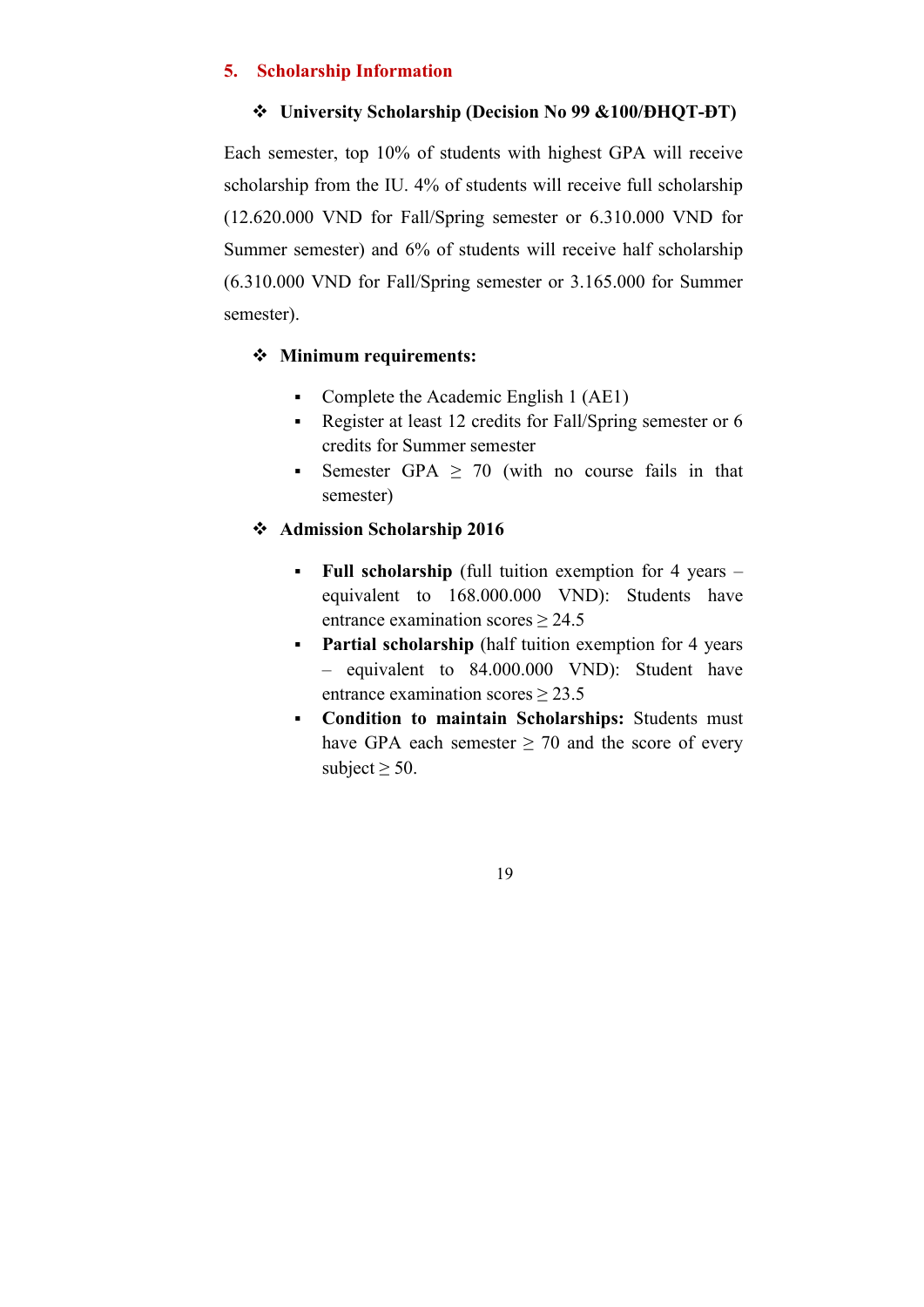### **6. Course Registration**

Course registration aims at helping students gain full success in building their own training plan, selecting appropriate subjects for every semester in such a way that can meet his or her own personal capacity and conditions for the highest achievement.

- Students should register a minimum of 12 credits, except for the last semester.
- Students should register a maximum of 24 credits in one semester, except for the last semester, for those who have cumulative GPA  $\geq 65$
- The subject registration form must be approved by the academic advisors.
- For exceptional cases, students must file for the consideration of the Dean of Department.
- Students do online course registration on the website: https://hcmiu.edu.vn/edusoftweb/ (username and password for student will be created by the university).
- The registration time will be informed at the Department of Civil Engineering.

### **Adjusting Student Timetable**

When receiving the timetables, students must check the information including the number of registered courses, tuition fees, etc… if there should any errors, students must report to the Department within three days of the timetable announcement.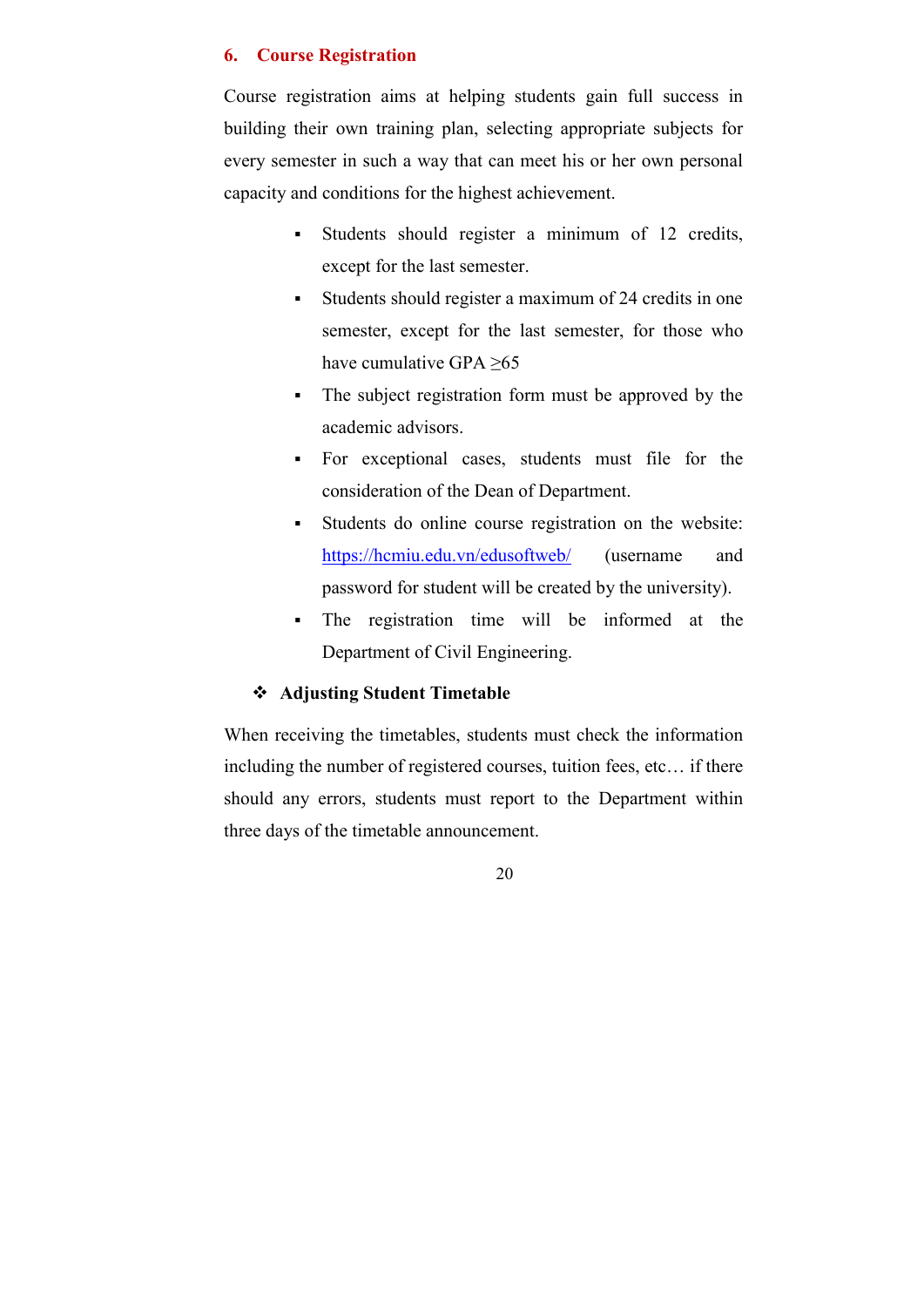The Department must check (through the academic advisors) and give their opinions on the students' file of document, and then send them to the Office of Academic Affairs for settlement

### **Adding and Dropping Courses**

In the first week of teaching, based on their timetables, ability and learning conditions, students can file for adding and dropping courses.

### **7. Academic Probation**

University Academic Committee will consider to settle the academic matters after first and summer semester annually. The result of the summer semester will be added to that of second semester of the correspondent year upon academic settling.

Student violating the below regulation will be admonished academically:

- Those who acquire insufficient credits as required by the specialization in one semester;
- Cumulative GPA  $<$  35.
- Having two consecutive cumulative  $GPA < 50$ .

The duration for academic probation will last in the succeeding formal semester.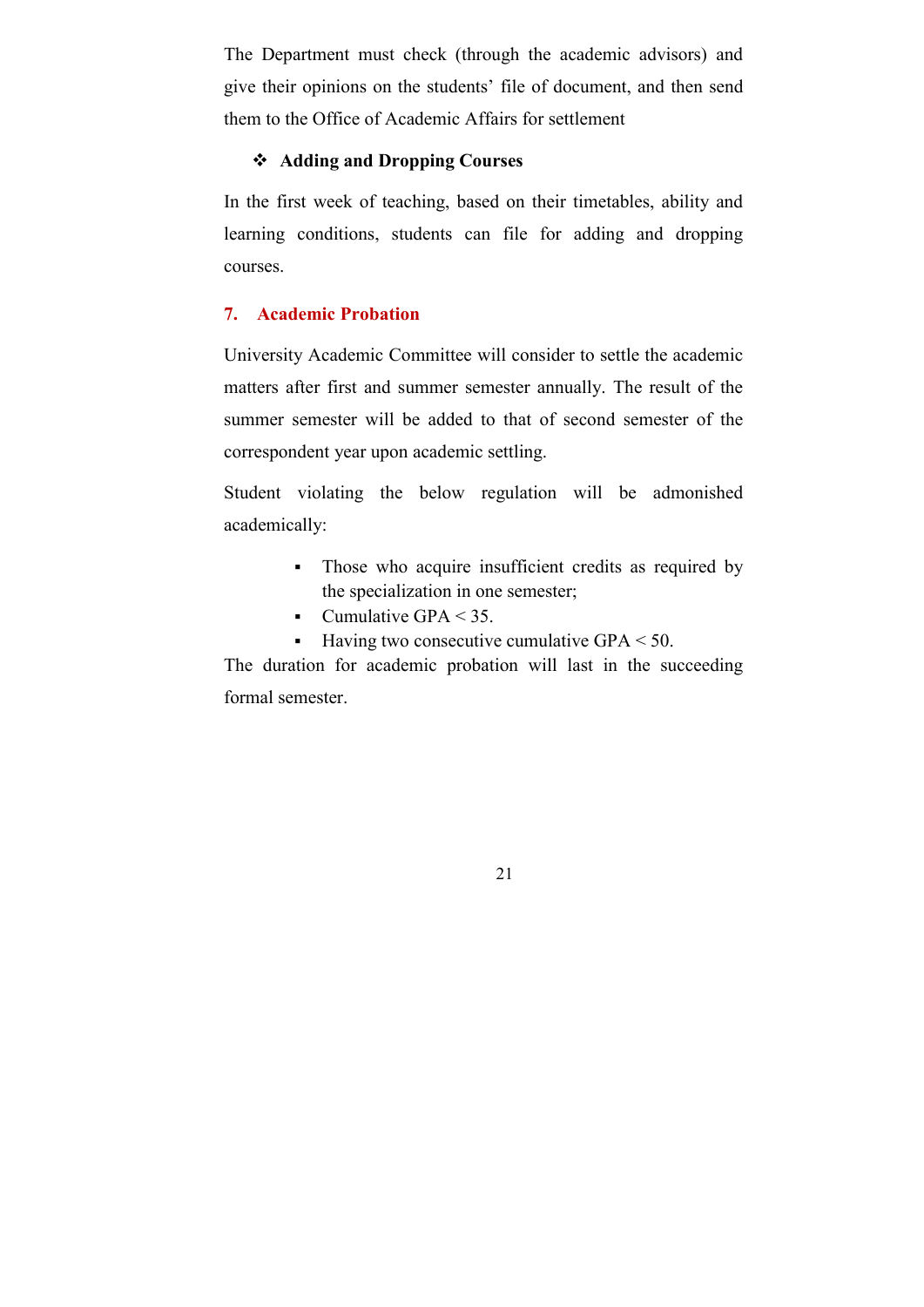### **8. Academic suspension**

Students violating one of the below regulation will be suspended academically:

- The ultimate time for studying has finished;
- To drop out of university more than one semester without approval of IU;
- Students are warned more than 2 times;
- Do not register courses for each semester;
- Do not finish tuition fees in the prescribed time.

### **9. Academic Information**

- Students can see all studying results in each semester and training results at the Department of Civil Engineering.
- In studying process, student can ask for student's transcript at the Office of Academic Affairs.
- For student who is warned or suspended, the university will send the information for student's family.

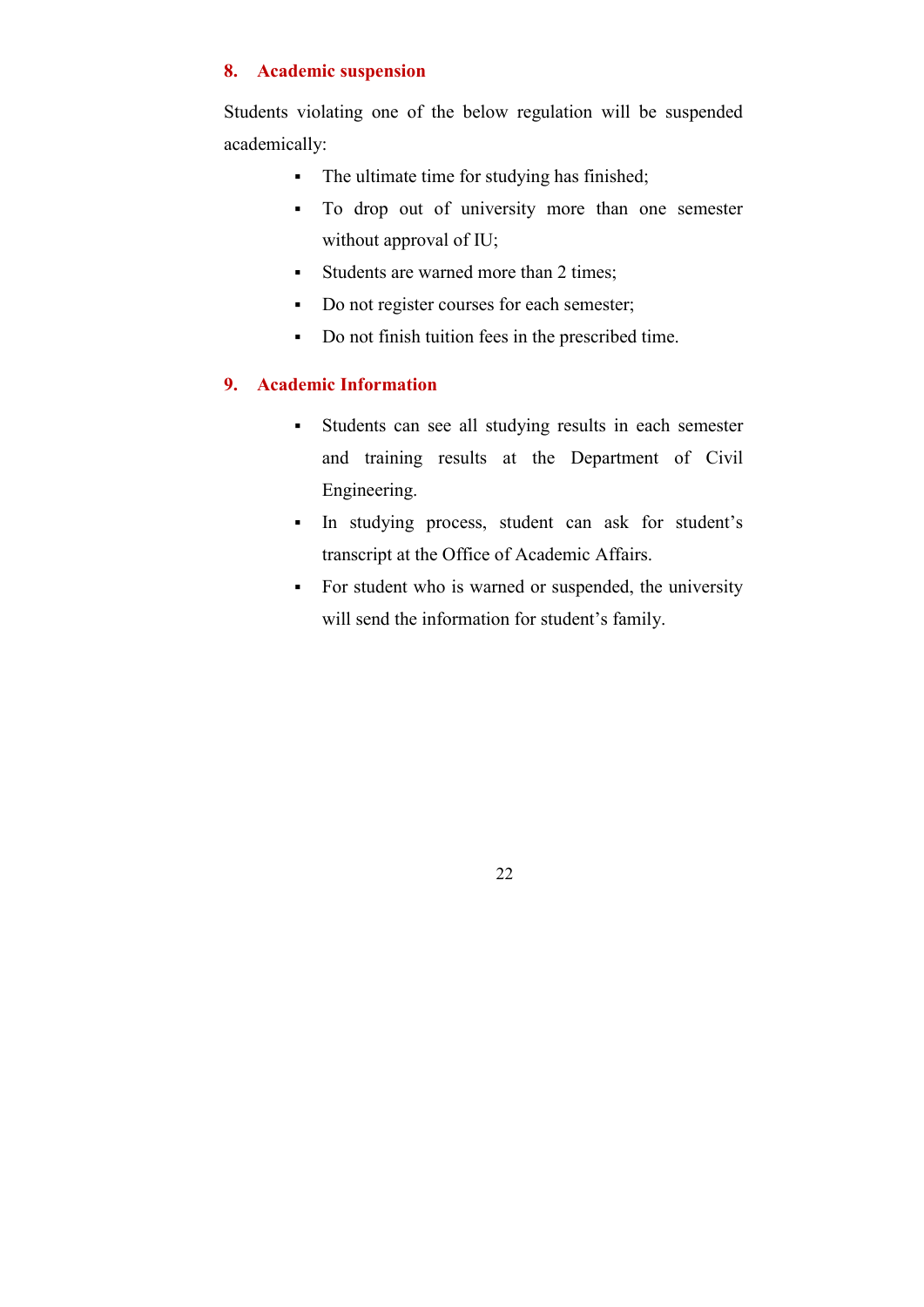### **10. Grading Criteria**

| <b>CLASSIFICATION</b> | <b>SCALE 0 OF</b><br><b>100</b> | <b>SCALE 0</b><br><b>OF4</b> | <b>LETTER</b><br><b>GRADE</b> |
|-----------------------|---------------------------------|------------------------------|-------------------------------|
| <b>PASS</b>           |                                 |                              |                               |
| <b>Excellent</b>      | $85 \leq GPA \leq 100$          | 4.0                          | A                             |
| <b>Very Good</b>      | $75 \leq GPA < 85$              | 3.75                         | $A-$                          |
| Good                  | $65 \leq GPA < 75$              | 3.5                          | $B+$                          |
| <b>Fairly good</b>    | $60 \leq GPA < 65$              | 3.0                          | В                             |
| Fair                  | $55 \leq GPA < 60$              | 2.5                          | $C+$                          |
| Average               | $50 \leq GPA < 55$              | 2.0                          | C                             |
| <b>FAIL</b>           |                                 |                              |                               |
| Weak                  | $30 \leq GPA < 50$              | 1.3                          | $D+$                          |
| <b>Rather weak</b>    | $10 \leq GPA < 30$              | 1.0                          | D                             |
| <b>Too weak</b>       | GPA < 10                        | 0.0                          | F                             |

# **11. List of Academic Advisors**

Following is list of Academic Advisor, please contact with your advisors for academic advices.

> **Year 2011** : Assoc. Prof. PhD. Lê Văn Cảnh **Year 2012** : PhD. Nguyễn Đình Hùng **Year 2013** : PhD. Trần Cao Thanh Ngọc **Year 2014** : MSc. Phạm Nhân Hòa **Year 2015** : PhD. Phạm Ngọc **Year 2016** : Assoc. Prof. PhD. Lưu Trường Văn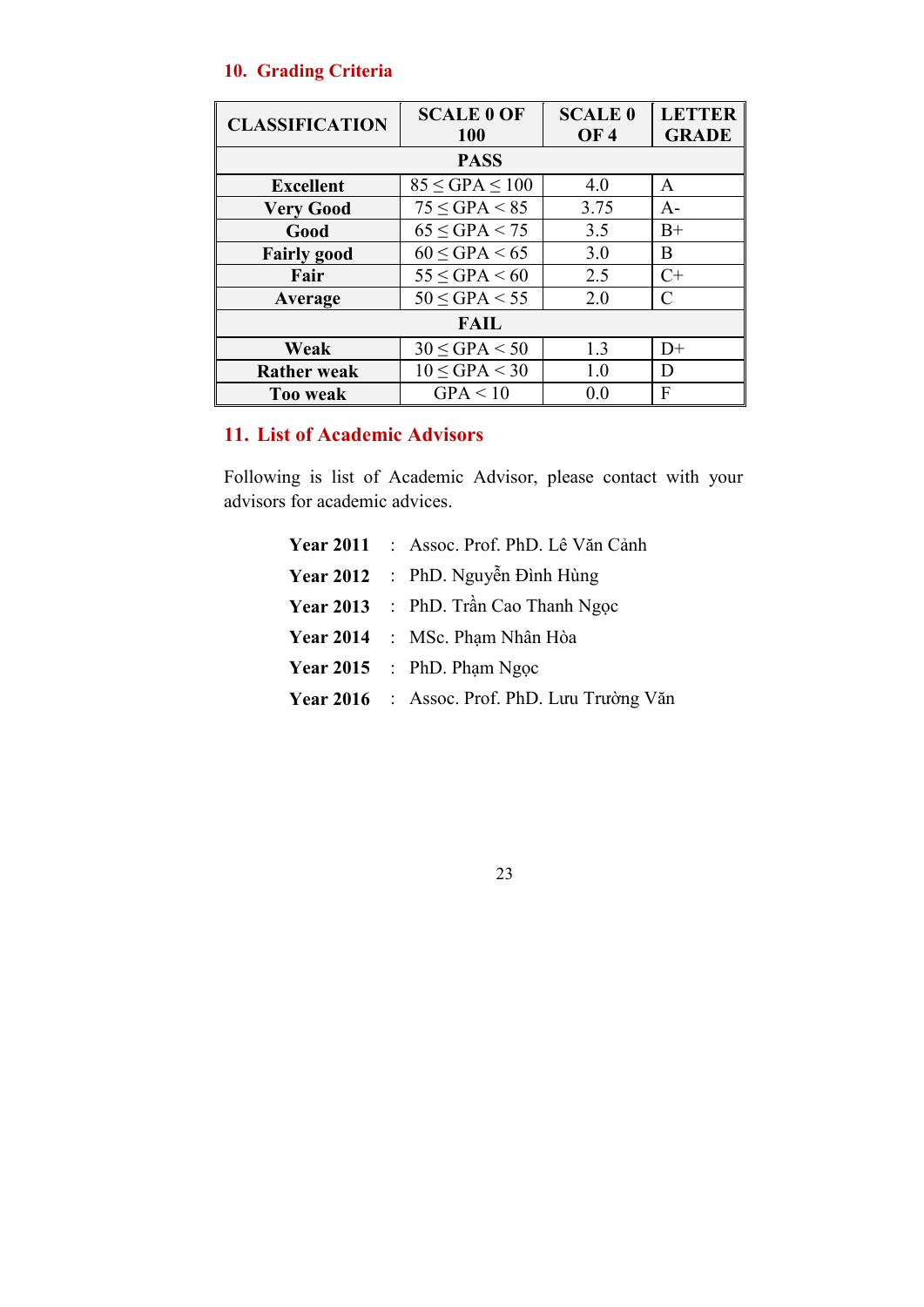# **D. FACULTY DIRECTOR**

# **CHU QUỐC THẮNG, Assoc. Prof. PhD – Head of Department of Civil Engineering**

| Degree:          | PhD, TTI - Hungary, 1984                               |
|------------------|--------------------------------------------------------|
|                  | BEng, Civil Engineering, National University of Civil  |
|                  | Engineering, 1974                                      |
| Teaching:        | Mechanics of Material 1, Mechanics of Material 2       |
| <b>Research</b>  | Structure control                                      |
| <i>Interest:</i> | Finite element methods                                 |
|                  | Thin-walled structures                                 |
|                  | Dynamics of structures                                 |
|                  | Computational mechanics                                |
|                  | Non-linear analysis (geometry, materials, connections) |
| Email:           | $c$ qthang@hcmiu.edu.vn                                |

# **LÊ VĂN CẢNH, Assoc. Prof. PhD – Deputy Head of Department of Civil Engineering**

| Degree:         | PhD in Computational Mechanics, University of            |
|-----------------|----------------------------------------------------------|
|                 | Sheffield - UK, 2010                                     |
|                 | MSc in Mechanics of Construction, University of Liege    |
|                 | - HCMC University of Technology, 2004                    |
|                 | BEng, Industrial and Civil Engineering, Hanoi            |
|                 | Architectural University, 2001                           |
| Teaching:       | Structural Analysis 1, Structural Analysis 2, Foundation |
|                 | engineering                                              |
| <b>Research</b> | Multi-scale modelling, macro-micro computational         |
| Interest:       | homogenization                                           |
|                 | Computational Mechanics, Computational Plasticity        |
|                 | (Limit and Shakedown Analysis)                           |
|                 | Numerical Methods: meshfree methods, finite elements,    |
|                 | <b>SFEM, XFEM</b>                                        |
|                 | Error estimation and adaptivity                          |
|                 | Optimization algorithms: linear, nonlinear and second-   |
|                 | order cone programming                                   |
|                 | Structural optimization, Discontinuity Layout            |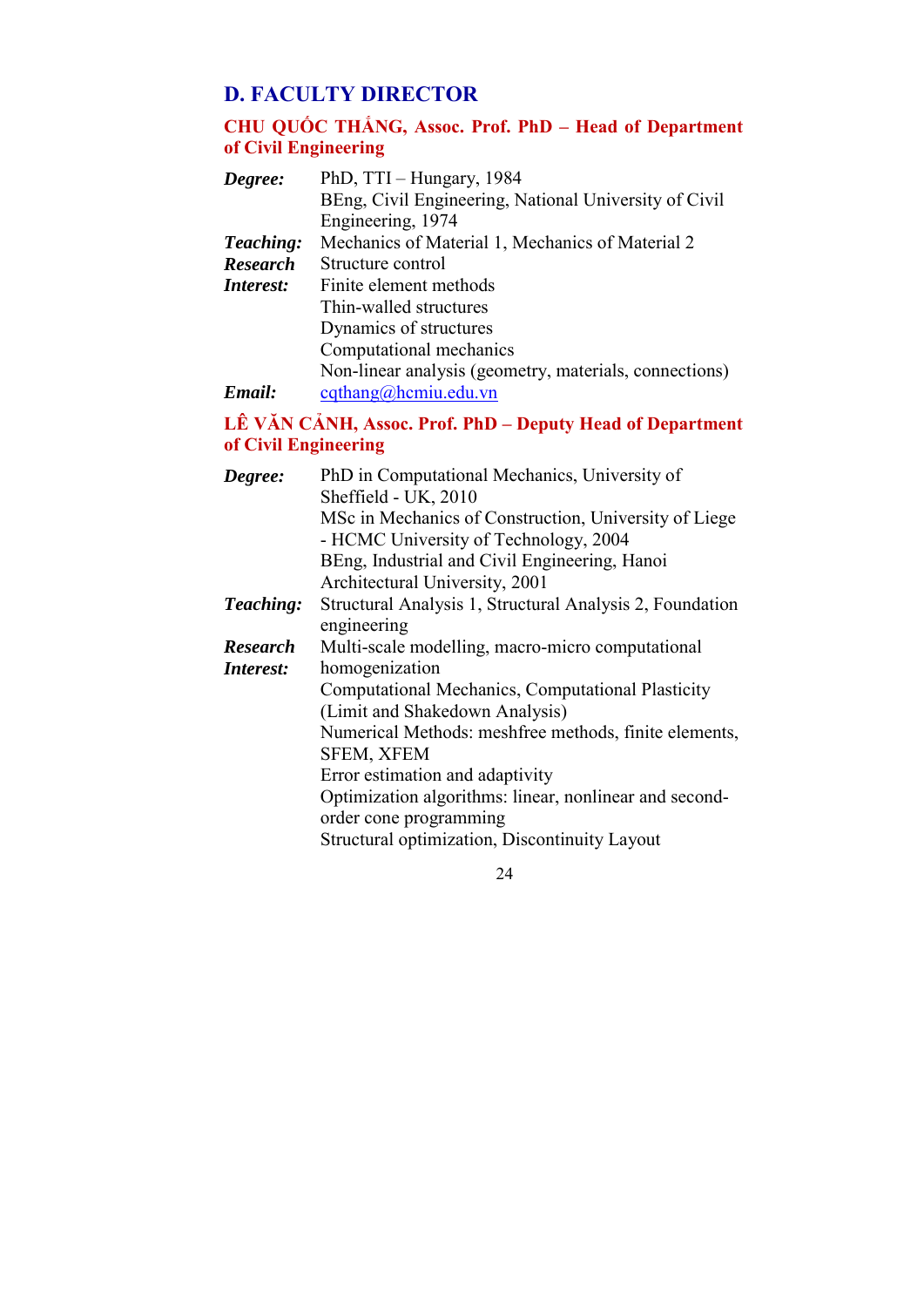Optimization (DLO) *Email:* lvcanh@hcmiu.edu.vn

# **LƯU TRƯỜNG VĂN, Assoc. Prof. PhD – Lecturer**

| Degree:         | PhD in Construction Engineering and Management,      |
|-----------------|------------------------------------------------------|
|                 | Pukyong National University (PKNU) - Korea, 2009     |
|                 | M. Eng in Construction Engineering and Management,   |
|                 | Asian Institute of Technology (AIT) - Thailand, 2002 |
|                 | B.Eng, Civil Engineering, HCMC University of         |
|                 | Technology, 1991                                     |
| Teaching:       | Construction Engineering, Construction Management,   |
|                 | <b>Project Management</b>                            |
| <b>Research</b> | Construction project management, Performance         |
| Interest:       | measurement, Applying System Dynamics in             |
|                 | construction, Quality Function Deployment (QFD),     |
|                 | Construction safety management, Financial            |
|                 | management for construction, Project appraisal       |
|                 | management, Procurement management in construction   |
| Email:          | vanlt@hcmiu.edu.vn                                   |
|                 | <b>NGUYỄN ĐÌNH HÙNG, PhD – Lecturer</b>              |
| Degree:         | Dr. Eng. in Civil Engineering, Tokyo Institute of    |
|                 | Technology - Japan, 2011                             |
|                 | MEng, Tokyo Institute of Technology - Japan, 2008    |
|                 | BEng, Hanoi University of Transport and              |
|                 | Communication, 2003                                  |
| Teaching:       | Construction Materials, Construction Materials Lab., |
|                 | Soil Mechanics, Soil Mechanics Lab., Bridge          |
|                 | Engineering, Structure Design and Maintenance        |
| <b>Research</b> | Mechanics of Structural Concrete,                    |
| Interest:       | Analysis and Design of Concrete Structures:          |
|                 | + Reinforced Concrete Structures,                    |
|                 | + Pre-srtressed/Precast Concrete Structures,         |
|                 |                                                      |
|                 | + Segmental Concrete Structures/Bridges,             |

Finite Element Method Analysis in Reinforced /Pre-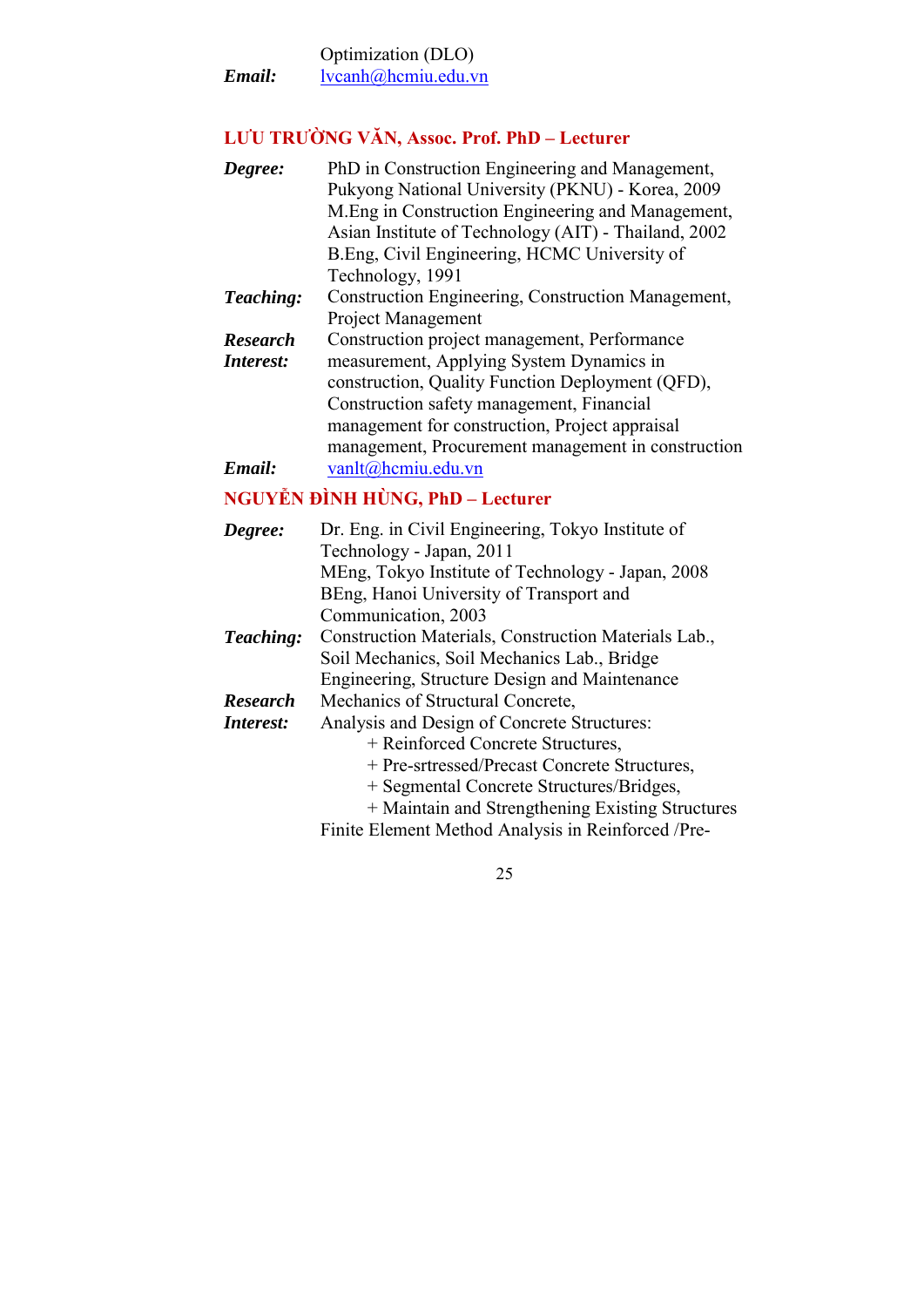# **TRẦN CAO THANH NGỌC, PhD – Lecturer**

| Degree:          | PhD in Civil Engineering, Nanyang Technological     |
|------------------|-----------------------------------------------------|
|                  | University - Singapore, 2010                        |
|                  | BEng, Nanyang Technological University - Singapore, |
|                  | 2006                                                |
| Teaching:        | Mechanics of Materials Lab, Reinforced Concrete 1,  |
|                  | Reinforced Concrete 2, Reinforced Concrete Project, |
|                  | <b>Tall Buildings</b>                               |
| <b>Research</b>  | Earthquake and Blast Resistant Design               |
| <i>Interest:</i> | <b>Structural Dynamics</b>                          |
|                  | <b>Structural Vibration Control</b>                 |
| Email:           | tetngoc@hemiu.edu.vn                                |
|                  |                                                     |

# **PHẠM NGỌC, PhD – Lecturer**

| Degree:         | Post-Doctor, Civil and Environmental Engineering,    |
|-----------------|------------------------------------------------------|
|                 | National University of Singapore, Singapore, 2009-   |
|                 | 2011                                                 |
|                 | PhD, Civil and Environmental Engineering, Tohoku     |
|                 | University, Japan, 2005-2008                         |
|                 | M. Eng, Civil Engineering, Asian Institute of        |
|                 | Technology, Thailand, 2001-2003                      |
|                 | B. Eng, Water Resources Engineering, Hanoi Water     |
|                 | Resources University, Vietnam, 1992-1997             |
| Teaching:       | Fluid Mechanics, Hydraulic Structures, Sustainable   |
|                 | <b>Building Systems</b>                              |
| <b>Research</b> | Eco-hydraulic/hydrology, probability design, Climate |
| Interest:       | Change                                               |
|                 | Integrated water resources management, Sustainable   |
|                 | water infrastructures development, Sustainable river |
|                 | basin planning and management, Water related-        |
|                 | disasters risk assessment and management.            |
| Email:          | pngoc@hcmiu.edu.vn                                   |
|                 |                                                      |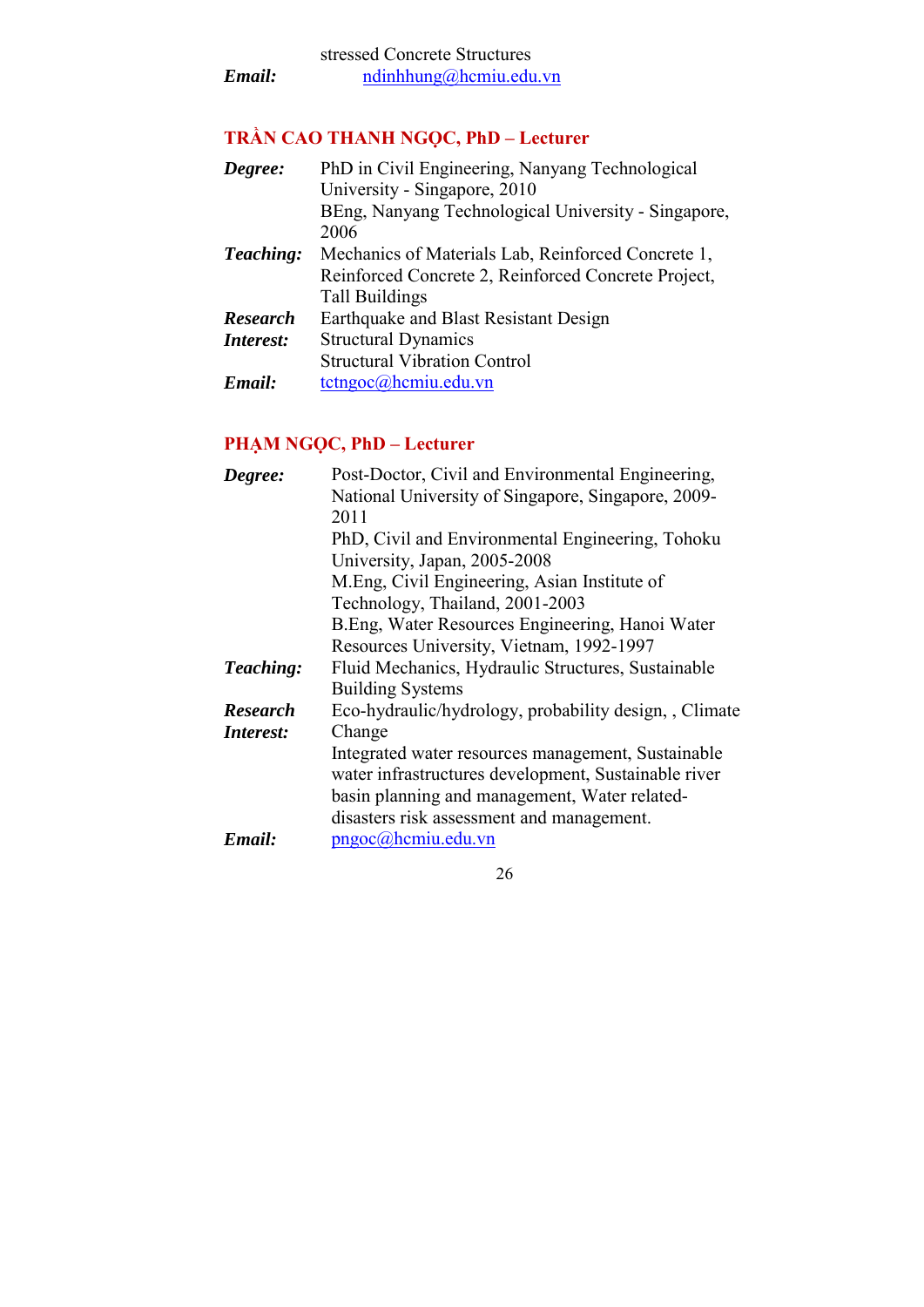# **PHẠM NHÂN HÒA, MSc – Lecturer**

| Degree:          | MSc Civil Engineering Department, HCMC University       |  |
|------------------|---------------------------------------------------------|--|
|                  | of Technology, 2007                                     |  |
|                  | MSc. in Mechanics of Construction, University of Liege  |  |
|                  | - HCMC University of Technology, 2006                   |  |
|                  | BEng. in Civil Engineering Department, HCMC             |  |
|                  | University of Technology, 2003                          |  |
| <b>Teaching:</b> | Introduction to Computing for Civil Engineering,        |  |
|                  | Engineering Mechanics, Steel Structure, Steel Structure |  |
|                  | Project                                                 |  |
| Research:        | <b>Structural Control</b>                               |  |
| Interest:        | Dynamics of Structures                                  |  |
|                  | Earthquake Engineering                                  |  |
| Email:           | pnhoa@hcmiu.edu.vn                                      |  |

# **ANGELI DOLIENTE CABALTICA, MSc – Lecturer**

| Degree:          | MSc Water Resources Engineering and Management,       |
|------------------|-------------------------------------------------------|
|                  | Stuttgart University - Germany, 2011                  |
|                  | MSc Environmental Sanitation, Ghent University -      |
|                  | Belgium, 2007                                         |
|                  | BSc Civil Engineering, University of The Philippines  |
|                  | at Los Baños - Philippines, 1996                      |
| Teaching:        | Fluid Mechanics, Fluid Mechanics Lab, Hydrology –     |
|                  | Hydraulics, Water Supply Sewerage                     |
| <b>Research</b>  | Flood studies (flood risks; flood forecasting;        |
| <i>Interest:</i> | sustainable flood prevention/protection/mitigation    |
|                  | strategy), River Assessment (habitat modelling; hydro |
|                  | peaking studies), Sanitation (solid waste management; |
|                  | wastewater treatment)                                 |
| Email:           | $angleidc(\omega)$ hcmiu.edu.vn                       |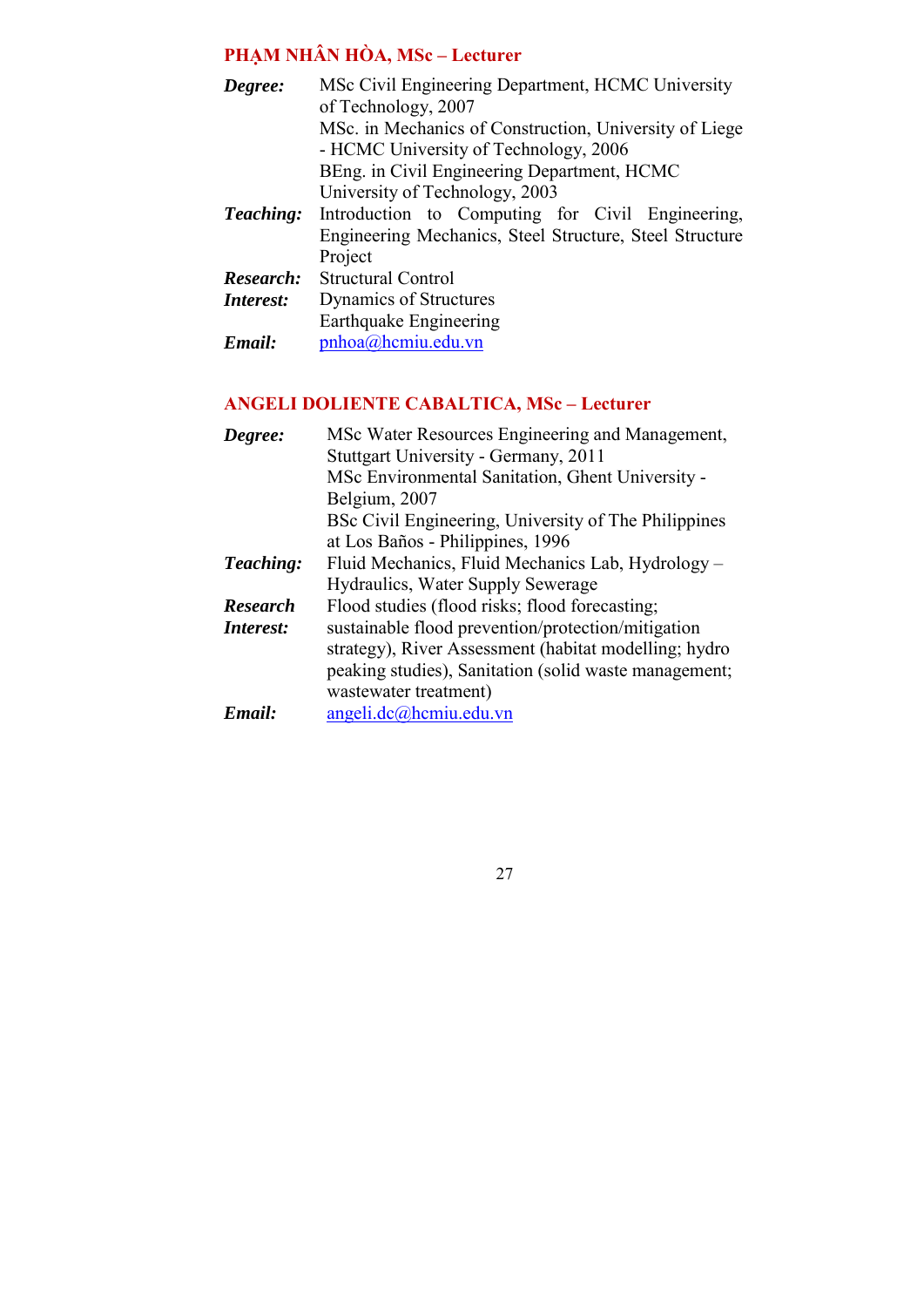# **VŨ XUÂN BÁCH, MSc – Lecturer**

| Degree:         | MSc Civil Engineering, The Pennsylvania State |
|-----------------|-----------------------------------------------|
|                 | University, University Park, PA, USA, 2012    |
|                 | BEng in Civil Engineering, HCMC University of |
|                 | Technology, 2010                              |
| Teaching:       | Foundation Engineering, Foundation Project    |
| <b>Research</b> | Seismic design of high rise buildings         |
| Interest:       | Soil structure interaction                    |
| Email:          | vxbach@hcmiu.edu.vn                           |
|                 |                                               |

# **NGUYỄN KHẮC NGUYÊN TÂM, MBA – Secretary**

| Degree: | MBA. Bussiness Administration, International    |
|---------|-------------------------------------------------|
|         | University HCMC                                 |
|         | BA in English Linguistic and Literature, Social |
|         | Science & Humanity University HCMC              |
| Email:  | $n$ kntam $\omega$ hcmiu.edu.vn                 |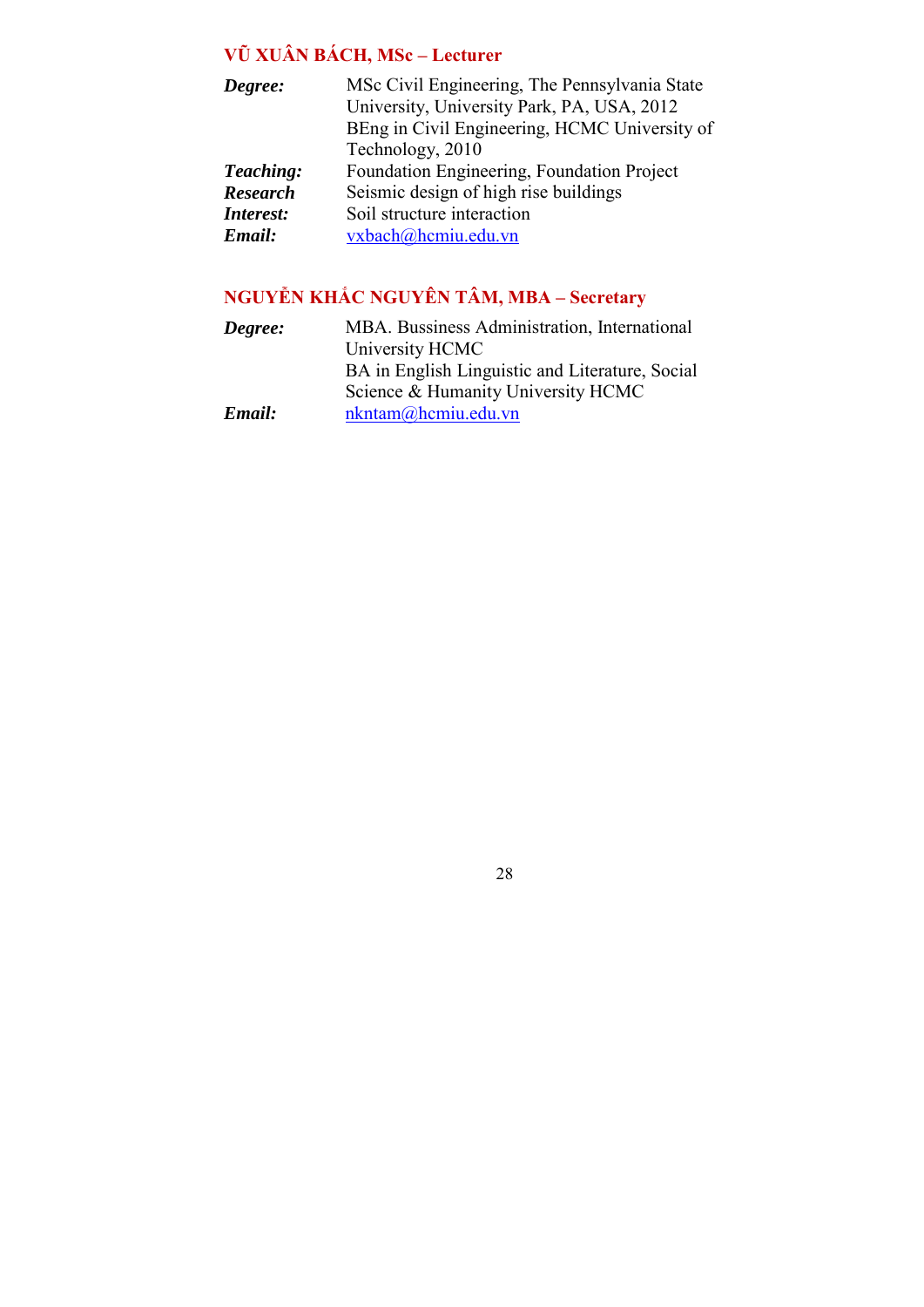## **E. COURSE DESCRIPTION**

### **1. Lower Division**

### **MA001IU 4 credits**

### **Calculus 1**

Functions; Limits; Continuity; Derivatives, Differentiation, Derivatives of basic elementary functions, differentiation rules; Application of Differentiation: L'Hopital's rule, Optimization, Newton's method; Anti-derivatives; Indefinite integrals, definite integrals; Fundamental theorem of calculus; Technique of integration; Improper integrals; Applications of integration.

### **MA003IU 4 credits**

### **Calculus 2**

Sequence and series; Convergence tests; Power series; Taylor & Maclaurin series; Cartesian Coordinates; Lines, Planes and Surfaces; Derivatives and integrals of vector functions; Arc length and curvature; parametric surfaces; Functions of several variables; Limits, continuity, partial derivatives, tangent planes; Gradient vectors; Extrema; Lagrange multipliers; Multiple integrals: double integrals, triple integrals, techniques of integration; Vector fields, line integrals, surface integrals.

*Prerequisite: MA001IU (Calculus 1)* 

### **MA024IU 4 credits**

### **Differential Equations**

First-order differential equations; second-order linear differential equations, undetermined coefficients, variation of parameters, applications, higher-order linear differential equations, systems of first-order linear equations, elementary partial differential equations and the method of separation of variables. This course also provides the laboratory by using MAPLE and MATLAB to solve many different types of differential equations.

*Prerequisite: MA003IU (Calculus 2)*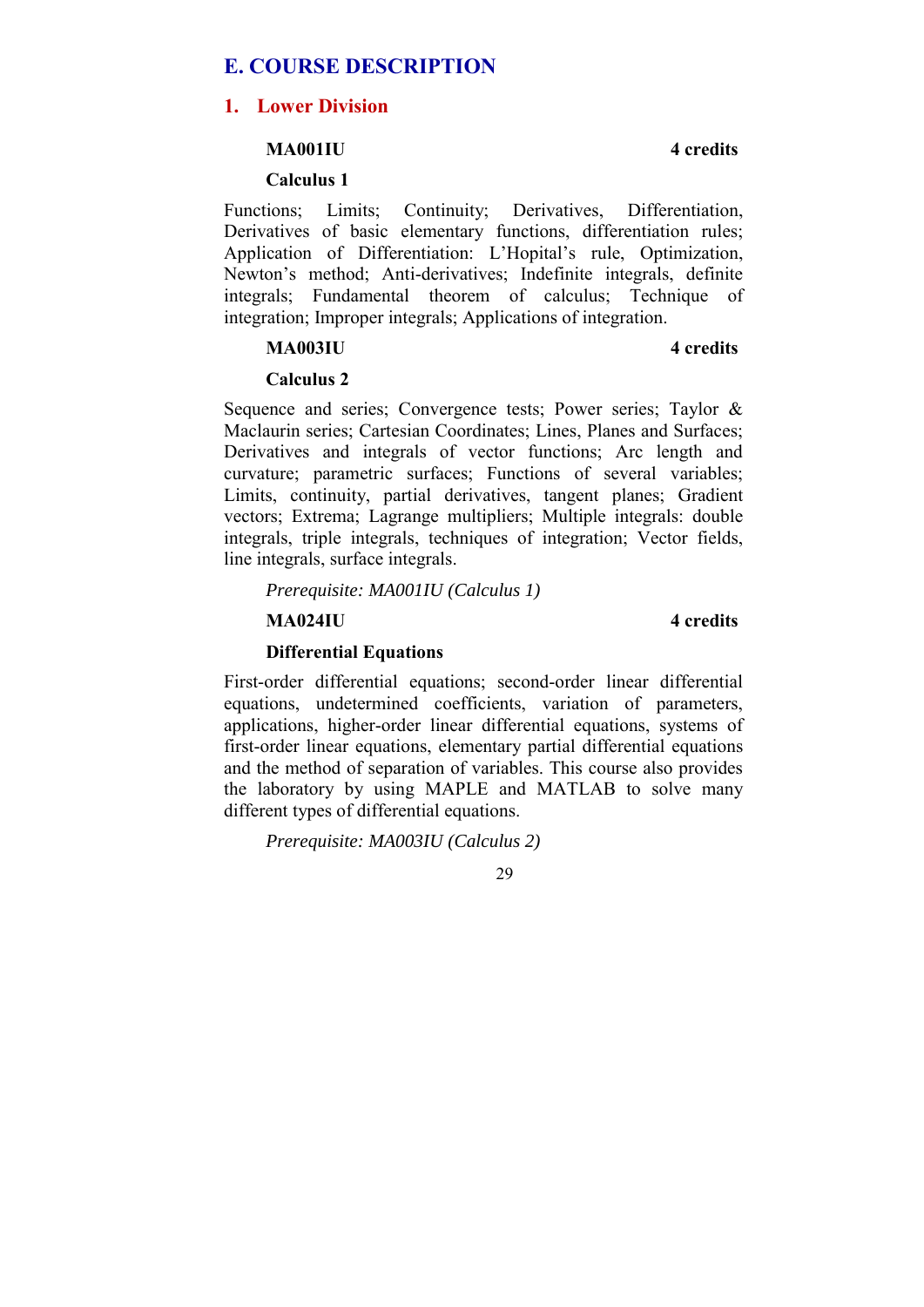### **PH013IU 2 credits**

### **Physics 1 (Engineering Mechanics)**

An introduction to mechanics including: planar forces, free body diagrams, planar equilibrium of rigid bodies, friction, distributed forces, internal forces, shear force and bending moment diagrams, simple stress and strain and associated material properties, kinematics and kinetic of particles, work and energy, motion of rigid bodies in a plane.

### **PH014IU 2 credits**

### **Physics 2 (Thermodynamics)**

This course provides students basic knowledge about fluid mechanics; macroscopic description of gases; heat and the first law of thermodynamics; heat engines and the second law of thermodynamics; microscopic description of gases and the kinetic theory of gases.

### **PH015IU 3 credits**

# **Physics 3 (Electricity & Magnetism)**

To provide a thorough introduction to the basic principles of physics to physics and engineering students in order to prepare them for further study in physics and to support their understanding and design of practical applications in their fields. Content: Electrostatics, particles in electric and magnetic fields, electromagnetism, circuits, Maxwell's equations, electromagnetic radiation.

### *Co-requisite:PH016IU (Physics 3 Laboratory)*

### **PH017IU** 1 credit

### **Physics 3 Laboratory**

This laboratory includes the topics on vector and uncertainties; electrostatic; Ohm's law; magnetic force; ampere law; faraday law and RLC circuits.

*Co-requisite:PH015IU (Physics 3)*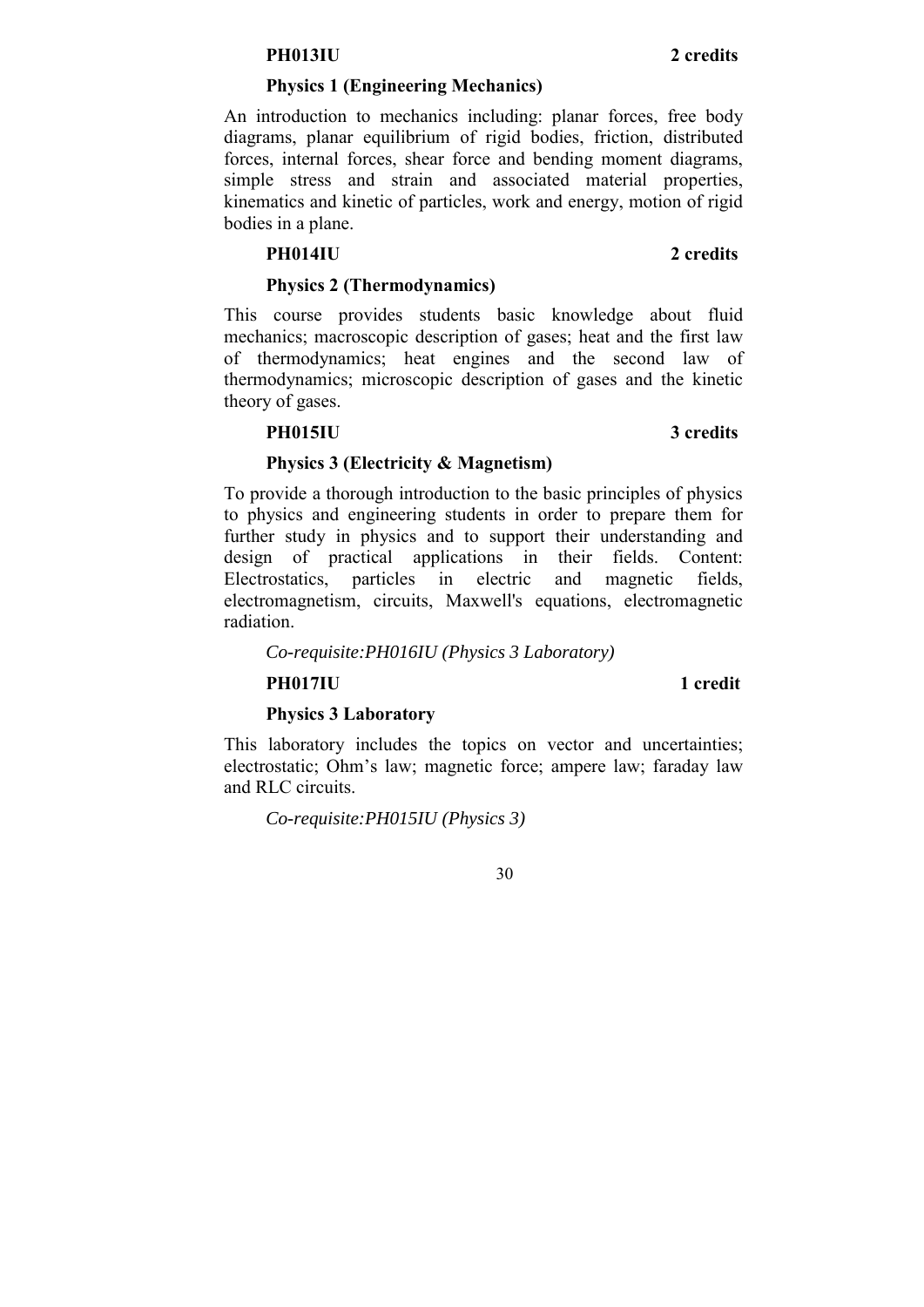### **CH011IU 3 credits**

### **Chemistry for Engineers**

This course is designed for non-chemistry majors, as it is intended for students pursuing a degree in information technology, electronic and telecommunication. The course is designed to provide a strong background in the fundamentals of chemistry, preparing students for further study in their major field. Topics include important principles, theories, concepts of chemistry, and chemical calculations necessary for a comprehension of the structure of matter, the chemical actions of the common elements and compounds. The impact of chemistry on everyday life and on the environment is also introduced wherever possible.

*Co-requisite:CH012IU (Chemistry for Engineers Laboratory)*

### **EN007IU & EN008IU 4 credits**

### **Academic English 1**

This course concentrates on academic English listening and writing skills. Strategies for Academic Listening, Note-taking, and Discussion will help the student face the challenges of learning English in an Academic environment. The student will learn to do all the things that successful international college students do – listen actively to lectures, take effective notes, and participate confidently in discussions about the lecture with classmates and the lecturer. While learning these strategies, you will also learn and use common academic vocabulary as well as useful idioms. Writing skills are developed for pre-advanced academic writers. It focuses on composition writing using Writing process, Building Framework, Description, Opinion, Process, Comparison-Contrast, Cause-Effect, Problem-Solution, and Argument. Students will have writing practice in "Real-World Writing" formats.

### **EN011IU & EN012IU 4 credits**

### **Academic English 2**

This course concentrates on academic English speaking and writing skills.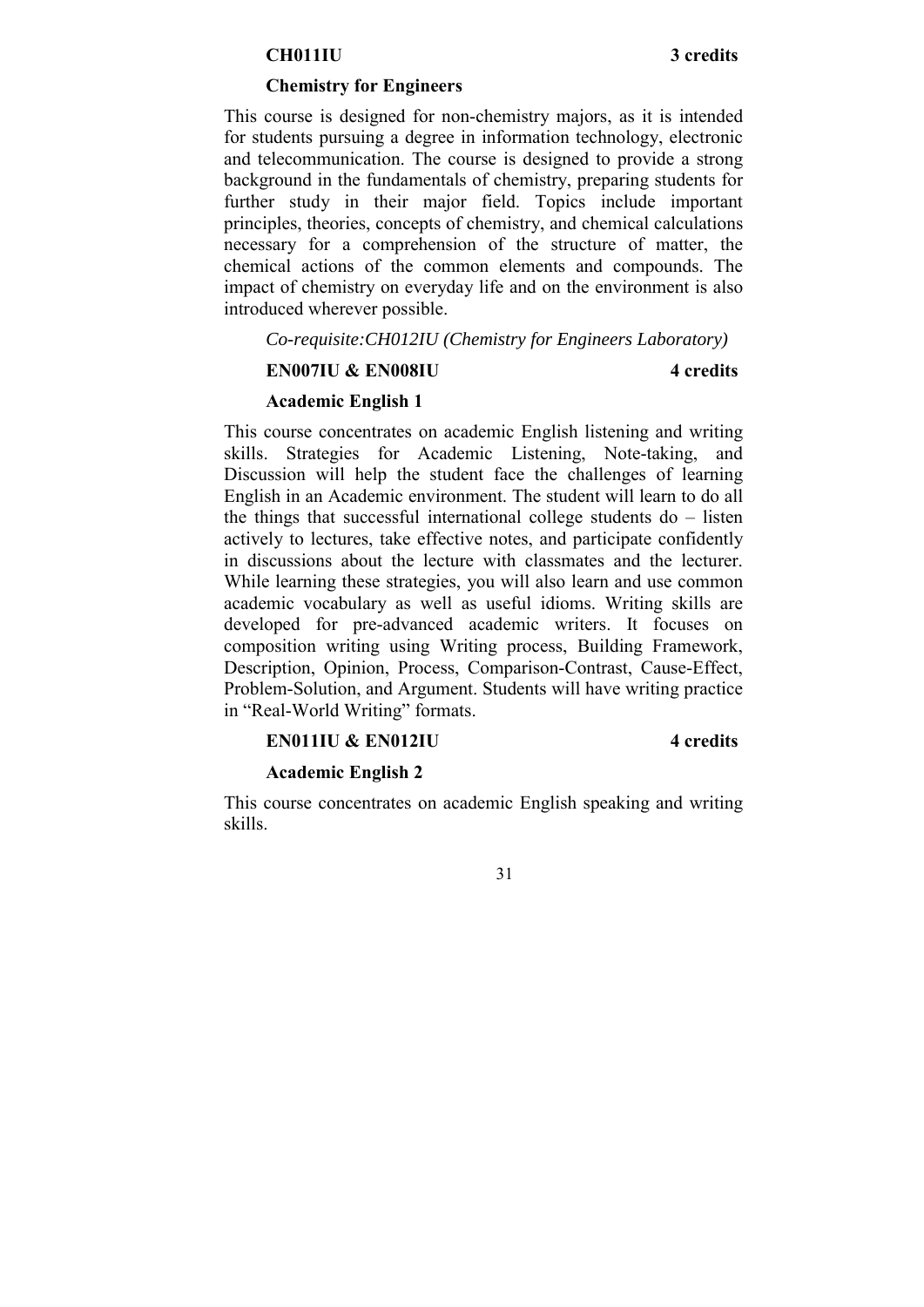Speaking subject provides students with the skills to be able prepare and deliver effective formal, structured presentations that are appropriate to the specific environment and audience. Writing subject provides an overview of the organizational format for a research paper and assists students in completing research projects in any content area course by providing assistance in writing effective research papers using a step-by-step process approach. Course content includes the components of a research paper, and techniques of selecting and narrowing topics; writing thesis statements; outlining; locating and documenting sources; taking notes; writing introductions, body paragraphs, and conclusions; and writing rough and final drafts. Students work with projects relating to their content area courses.

*Prerequisite: EN007IU & EN008IU (Academic English 1)* 

### **PE008IU 3 credits**

### **Critical Thinking**

This course provides students the fundamental knowledge of critical thinking concept. This is a general thinking skill that is useful for all sorts of careers and professions. The course covers introduction to critical thinking; meaning analysis and argument analysis; basic logic, sentential logic (SL) and predicate logic; Venn diagrams; scientific reasoning; basic statistics; strategic thinking; values and morality; fallacies & biases; and introduction to creativity thinking.

### **CE102IU 3 credits**

### **Introduction to Computing for Civil Engineers**

This course is an introduction to solving engineering problems through the use of the computer. It introduces general problem-solving techniques including the concepts of step-wise refinement applied to the development of algorithms. This course will cover elementary programming concepts using the programming language MATLAB accompanied with VBA in Excel and apply those concepts towards the solution of engineering problems.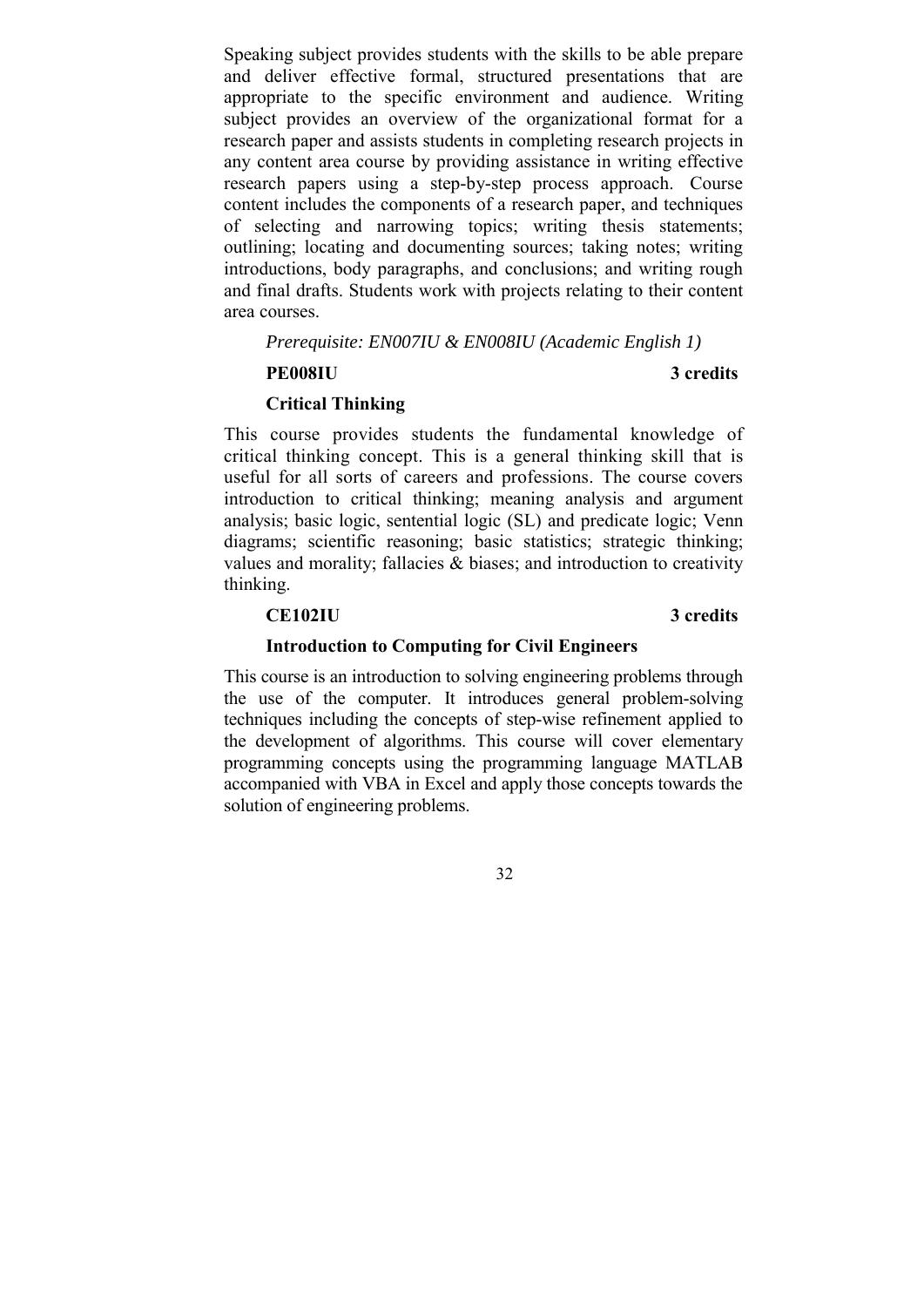### **CE213IU 3 credits**

### **Computational Methods for Civil Engineering**

The goal in this course is to introduce numerical methods to students, emphasize the practical aspects of the use of these methods and establish the limitations, advantages, and disadvantages of these methods.

*Prerequisite: MA001IU & MA003IU (Calculus 1 & 2)* 

### **CE101IU 3 credits**

### **Engineering Mechanics - Statics**

This course is an introduction to the principles of statics and the ability to construct free body diagrams. Students will understand properties of areas and be able to calculate centroids and moments of inertia for areas. Moreover, students understand how to solve equilibrium problems involving trusses frames and machines, be able to analyze distributed loads, understand the concept of internal forces in members, and be able to draw shear and bending-moment diagrams for beams. This course also obtain knowledge of the laws of dry friction.

*Prerequisite: MA001IU (Calculus 1) Co-requisite: MA003IU (Calculus 2)* 

### **CE203IU 3 credits**

### **Engineering Mechanics - Dynamics**

This course provide students with a basic understanding of forces and motion, and thus to give students a fundamental understanding and background in introductory (planar) dynamics at the second year university level. To provide the requisite background for further study at the junior and senior level in the MAE curriculum, as well as to prepare students for further study in the subject area. To provide students in other engineering curricula with a background in this fundamental engineering science.

*Prerequisite: CE101IU (Engineering Mechanics - Statics)*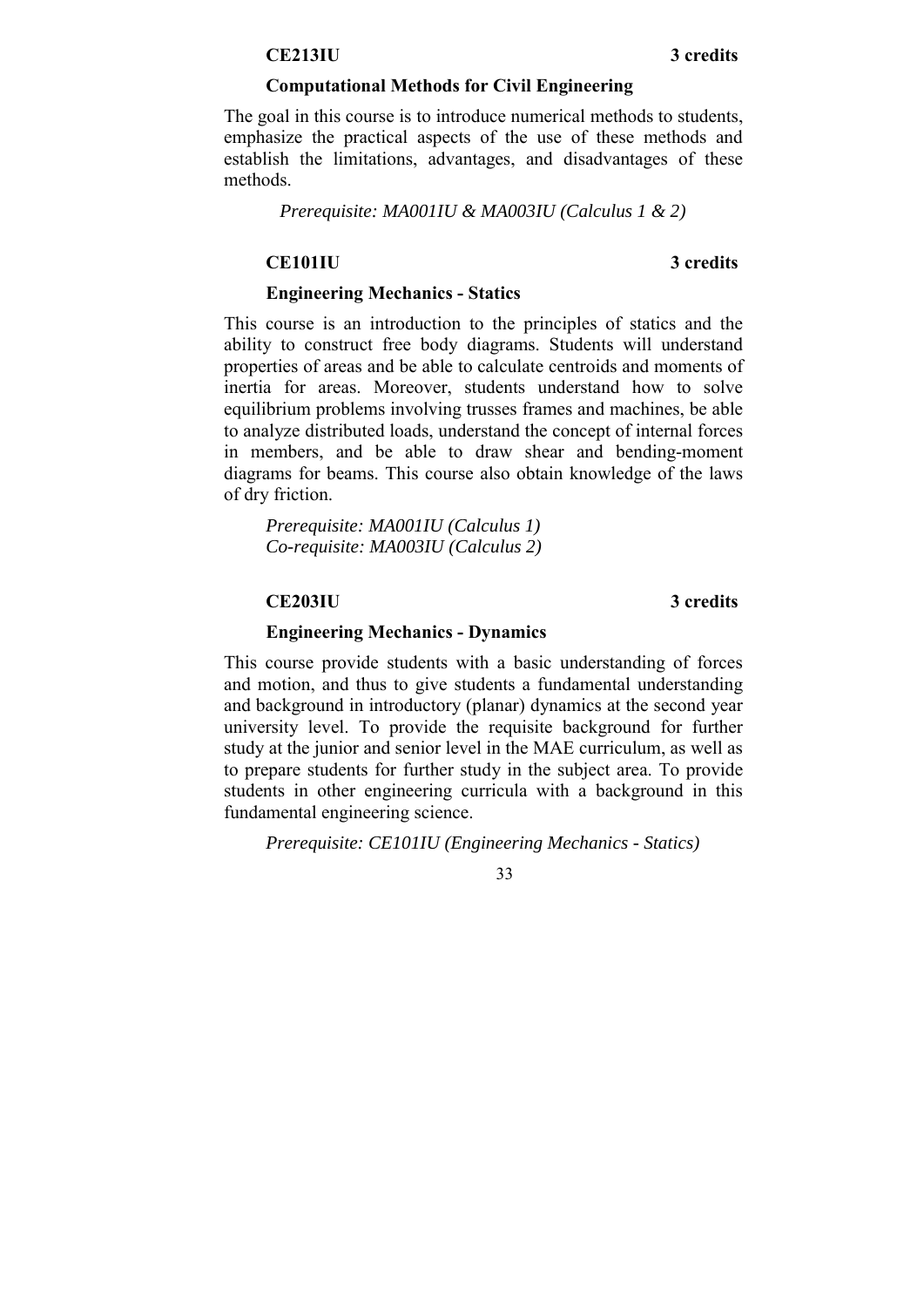### **CE201IU 2 credits**

### **Mechanics of Material 1**

This course is an introduction to the relationship between loads applied to a deformable body and the internal stress, strains and deformation. This course obtain knowledge of internal loading, axial force, shear, moment, and torque in structural members; stress, strain, and stress-strain relations; mechanical properties of material; strain energy; torsion of circular shafts; bending of singly symmetric beams.

*Prerequisite: CE101IU (Engineering Mechanics - Statics) Co-requisite: CE202IU (Mechanic of Material Lab)* 

### **CE208IU 2 credits**

### **Mechanics of Material 2**

This course is to develop analytical and problem solving skills. To show proficiency in the mathematics and basic sciences required to solve structural engineering and mechanics problem. To demonstrate the ability to organize, approach, and solve engineering problems that are multi-step problems in which the solutions are not visible at the beginning of the process. This course obtain knowledge of combined loadings, stress and strains transformation; stress-strain relationship; design of beams; buckling of columns and energy methods.

*Prerequisite: CE201IU (Mechanic of Material 1)* 

**CE202IU 1 credit** 

### **Mechanics of Material Laboratory**

Students will apply the basic principles learned from mechanics of materials course. They will do experiments to understand about bending stress in beam; steel bar under pure tensile force; torsion of circular section; buckling of struts; continuous and indeterminate beams. Through this course, students understand about testing equipment, general procedures related to each test, and parameters measured by the tests.

*Co-requisite: CE201IU (Mechanic of Material 1)*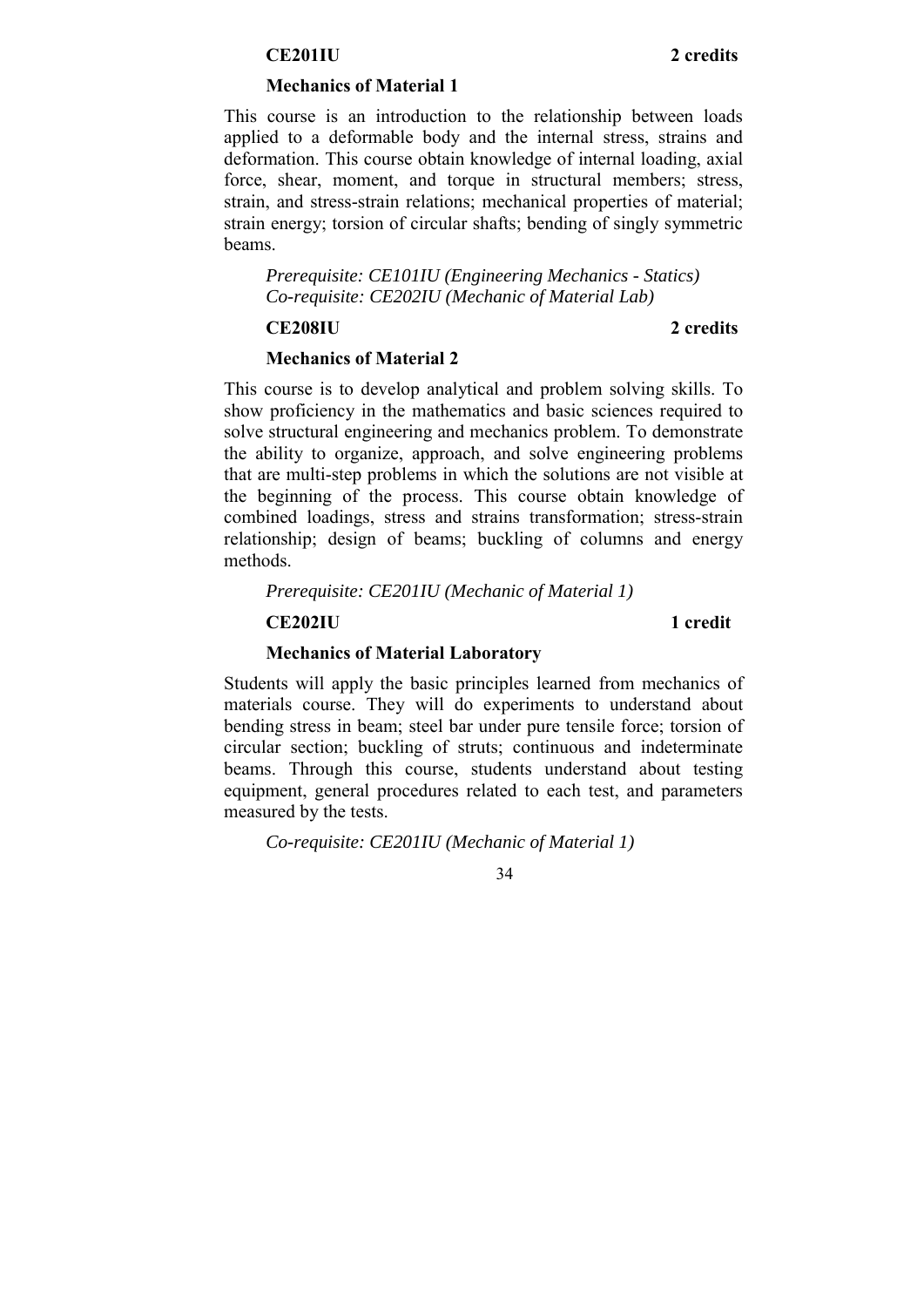### **CE209IU 2 credits**

### **Structural Analysis 1**

This course is an introduction to basic structural engineering concepts. Determine magnitude of different types of loads in accordance to the related codes. Idealization of structures and loads in relation with real structures. Determine the internal forces and draw diagrams for frames. Understand numerical methods for computing displacements and slopes for beams and frames using integration, virtual work methods, and graph multiplication method. Understand force and displacement methods to solve indeterminate beams, frames and trusses.

*Prerequisite: CE201IU (Mechanic of Material 1) Co-requisite: CE208IU (Mechanic of Material 2)* 

### **CE301IU 3 credits**

### **Structural Analysis 2**

This course introduces computational analysis of structures and the practice of using programs to solve structural problems. Background in finite element analysis is developed. Plastic analysis of frames and slabs are introduced.

*Prerequisite: CE209IU (Structure Analysis 1)* 

**CE206IU 2 credits** 

### **Fluid Mechanics**

Fluid Mechanics is the study of the mechanisms in which fluids, under all possible conditions (gases and liquids and a few other materials) respond to forces, exert forces, and move from one place to another in physical view. This course will provide fundamental knowledge on physical properties of fluid and characteristics of the fluid state as well. Moreover, students learn the laws and the governing equations representing different kinds of fluid at both static and motion state interacting to structures; and also know how to solve these equations or compute physical parameters in practical meaning. In addition, the practices to measure fluid properties are introduced in this course.

*Co-requisite: CE207IU (Fluid Mechanics Laboratory)*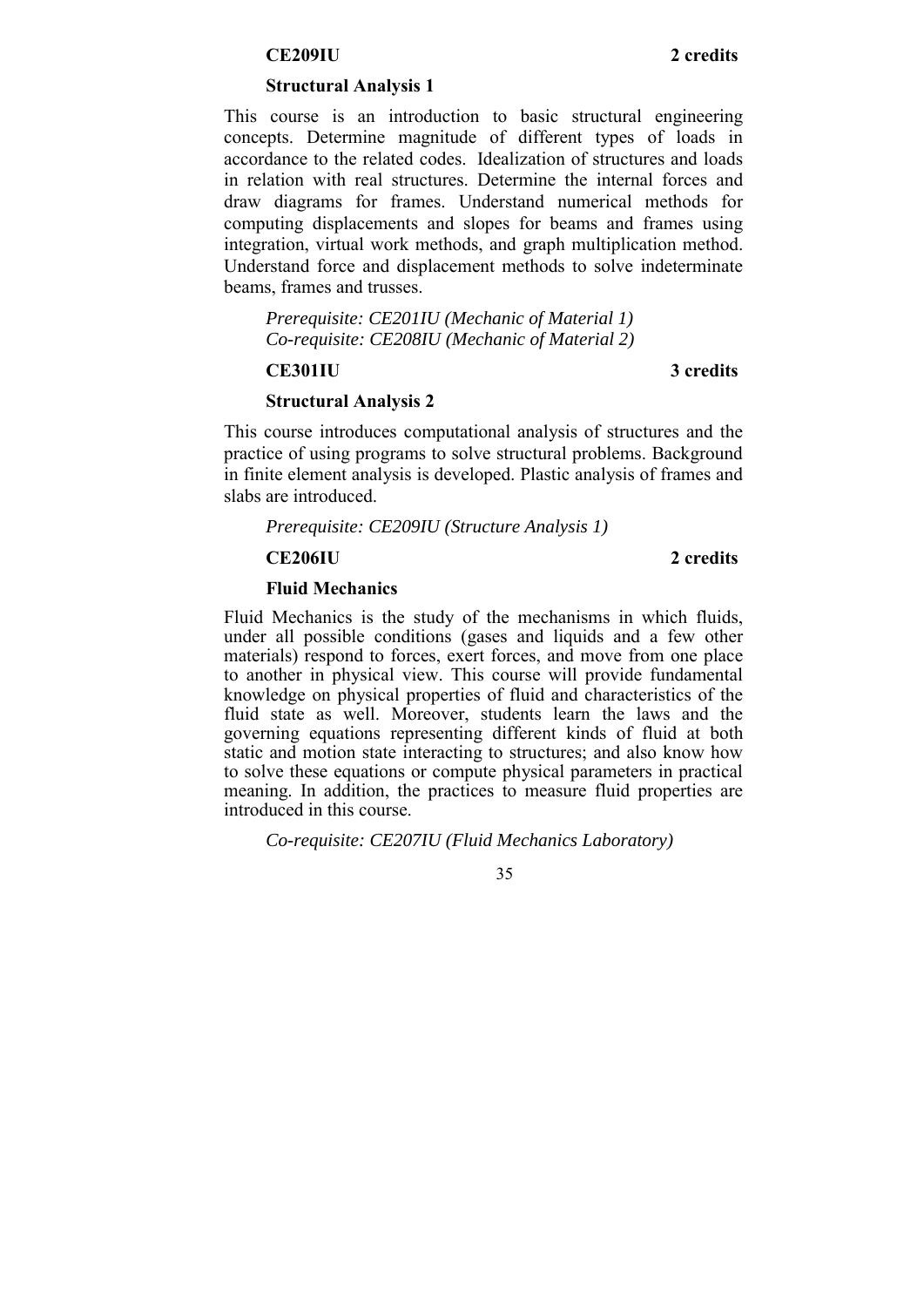### **CE207IU 1 credit**

### **Fluid Mechanics Laboratory**

Students will apply the basic principles learned from the basic fluid mechanics course. Some experiments such as discharge over notch; Reynolds number and transition flow; flow measurement apparatus; flow through orifice; fluid friction apparatus is included in this course. Through this course, students understand about testing equipment, general procedures related to each test, and parameters measured by the tests.

*Co-requisite: CE206IU (Fluid Mechanics)* 

### **CE302IU 2 credits**

### **Soil Mechanics**

The course provides to students basic definitions, physical and mechanics properties of various soils in different states such as dry, wet and saturated states. The methods to determine the properties of soils and the effect of ground water on properties of soil are also guided in the course. The stresses acting on soil at any point beneath the ground caused by upper soil layers and structures constructed on the ground are mentioned. Therefore, it can be determined the safety of constructed structures based on ultimate shear strength of soils. Further, students are able to appreciate the effect of lateral earth pressure on wall structures those are commonly used in civil engineering construction.

*Prerequisite: CE201IU (Mechanic of Material 1) Co-requisite: CE303IU (Soil Mechanics Laboratory)*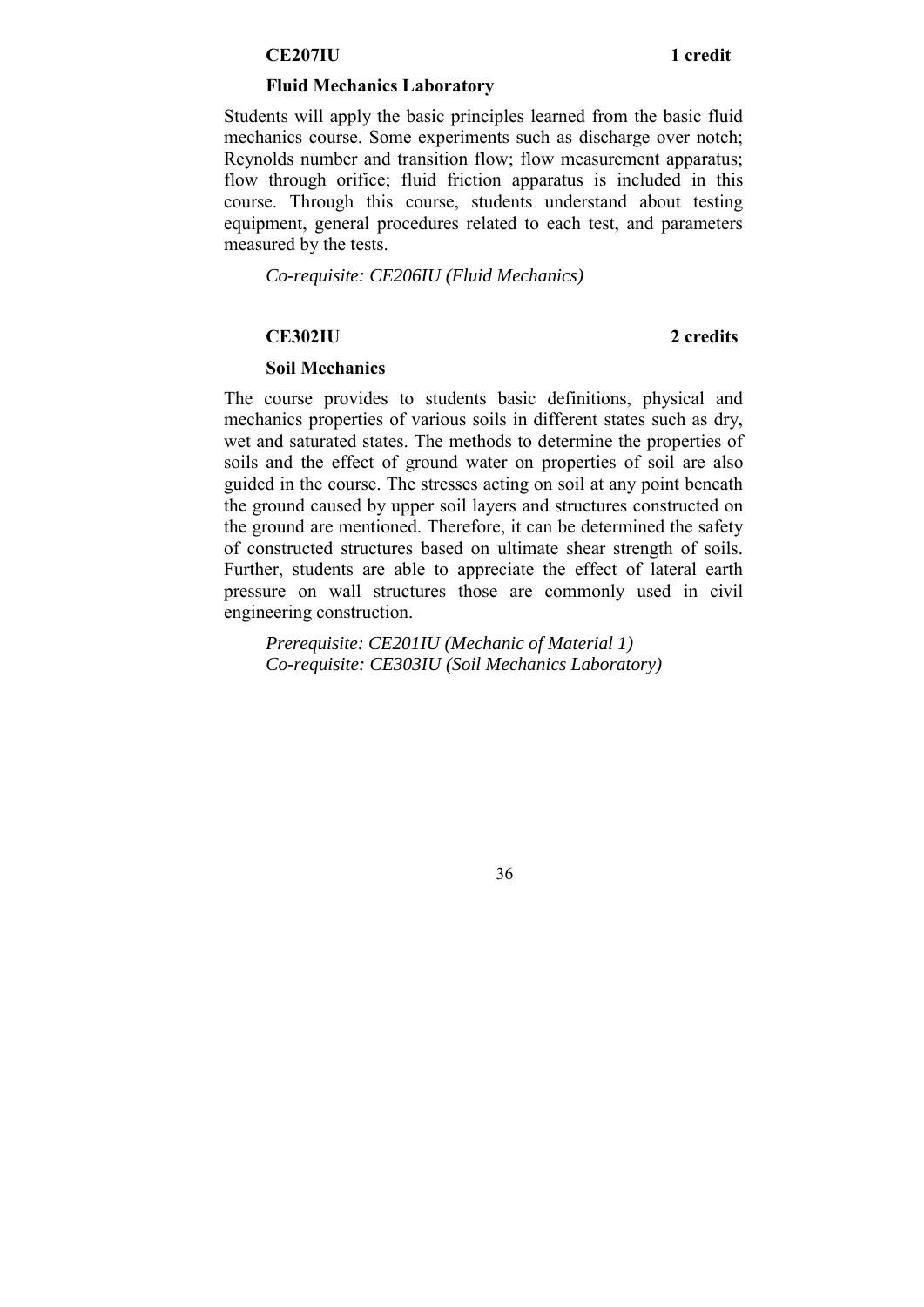### **CE303IU 1 credit**

### **Soil Mechanics Laboratory**

The course provides to students the common methods to obtain necessary values of the properties of soil in laboratory for design such as: Water content and unit weight, particle size distribution, Atterberg limit, compaction test, direct shear test. The course includes understanding about testing equipment, general procedures related to each test, and parameters measured by the tests.

*Co-requisite: CE302IU (Soil Mechanics)* 

### **CE307IU 2 credits**

### **Surveying**

This course covers the principles of measurements of distances, elevations, and angles. It also includes basic error theory in measurement and calculations, stakeout computations, and basic principles of surveying and map making.

*Co-requisite: CE308IU (Surveying Practice)* 

### **CE308IU 1 credit**

### **Surveying Practice**

This course provide student skills that is applied in using all of components also functions of the instruments and the algorithms of measurements. It also includes practice control survey a closed-loop traverse, adjusts and calculates coordinates of control stations. Understand and use all instruments also method of detail surveying and mapping.

*Co-requisite: CE307IU (Surveying)*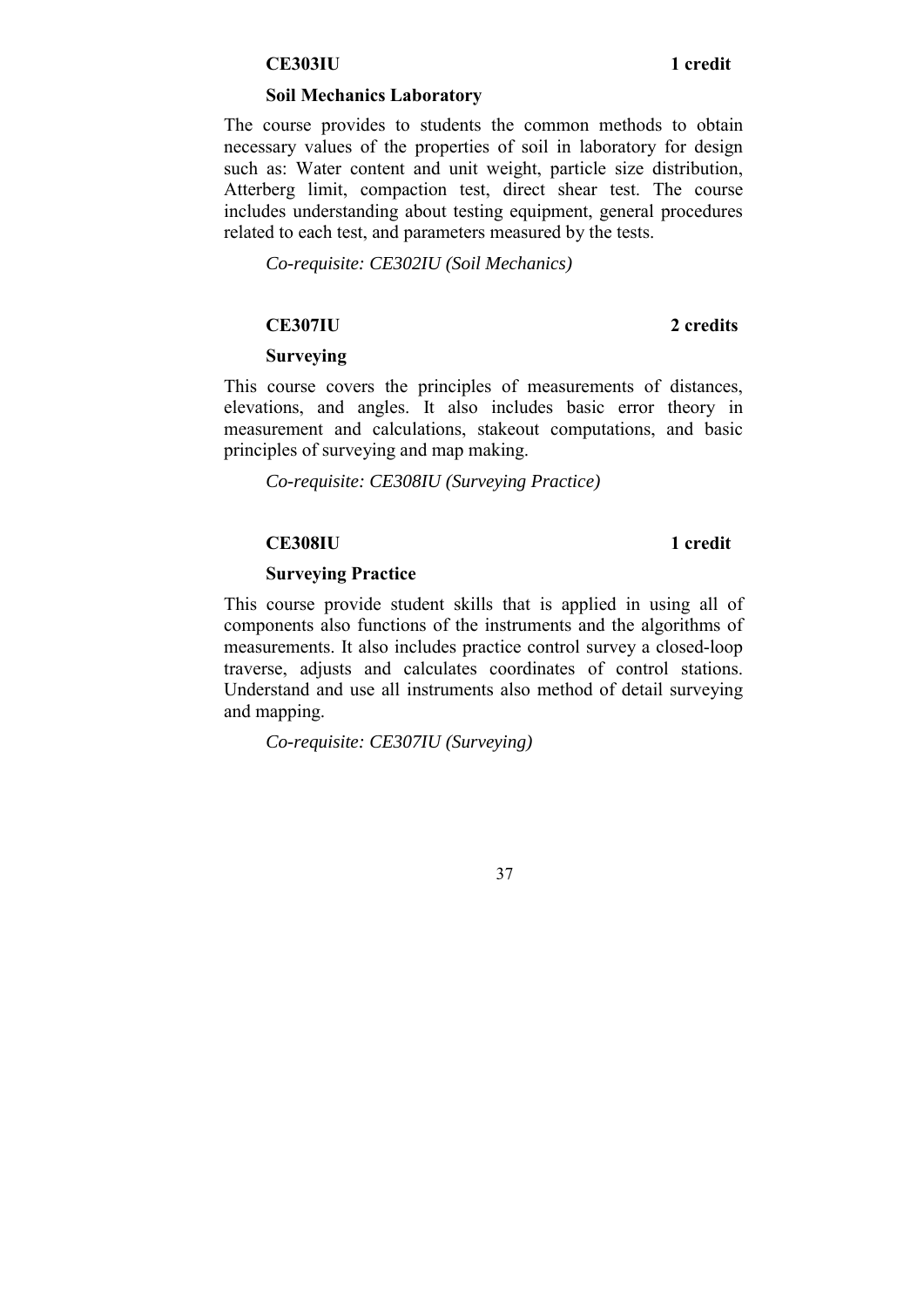### **CE204IU 3 credits**

### **Computer-Aided Design and Drafting (CADD)**

This course is an introduction to overview of CADD and describe its applications in different fields; common terms associated with CADD hardware and software; the basic principles associated with CADD and to demonstrate common drafting techniques and shortcuts used by professionals; the advanced capabilities of CADD and how they can be used to increase productivity; information about the CADD industry resources. They can apply this knowledge to any CADD program.

*Co-requisite: CE205IU (Practice CADD)* 

### **CE205IU 1 credit**

### **Practice CADD**

The principles in creating technical drawings with the helps of ACAD software are offered. Lessons represented in this course consist of basic drawing commands, modifying tools, hatching, layers, and the like. Displaying many figures having different scales are given through the layout approach, which is in particular useful for civil engineering students.

*Co-requisite: CE204IU (CADD)* 

### **CE212IU 3 credits**

### **Civil Architecture**

This course is an introduction to the basic principles and understanding in design, building construction and professional practice. This course also gives basic trainings in building design analysis, project presentation, and design project.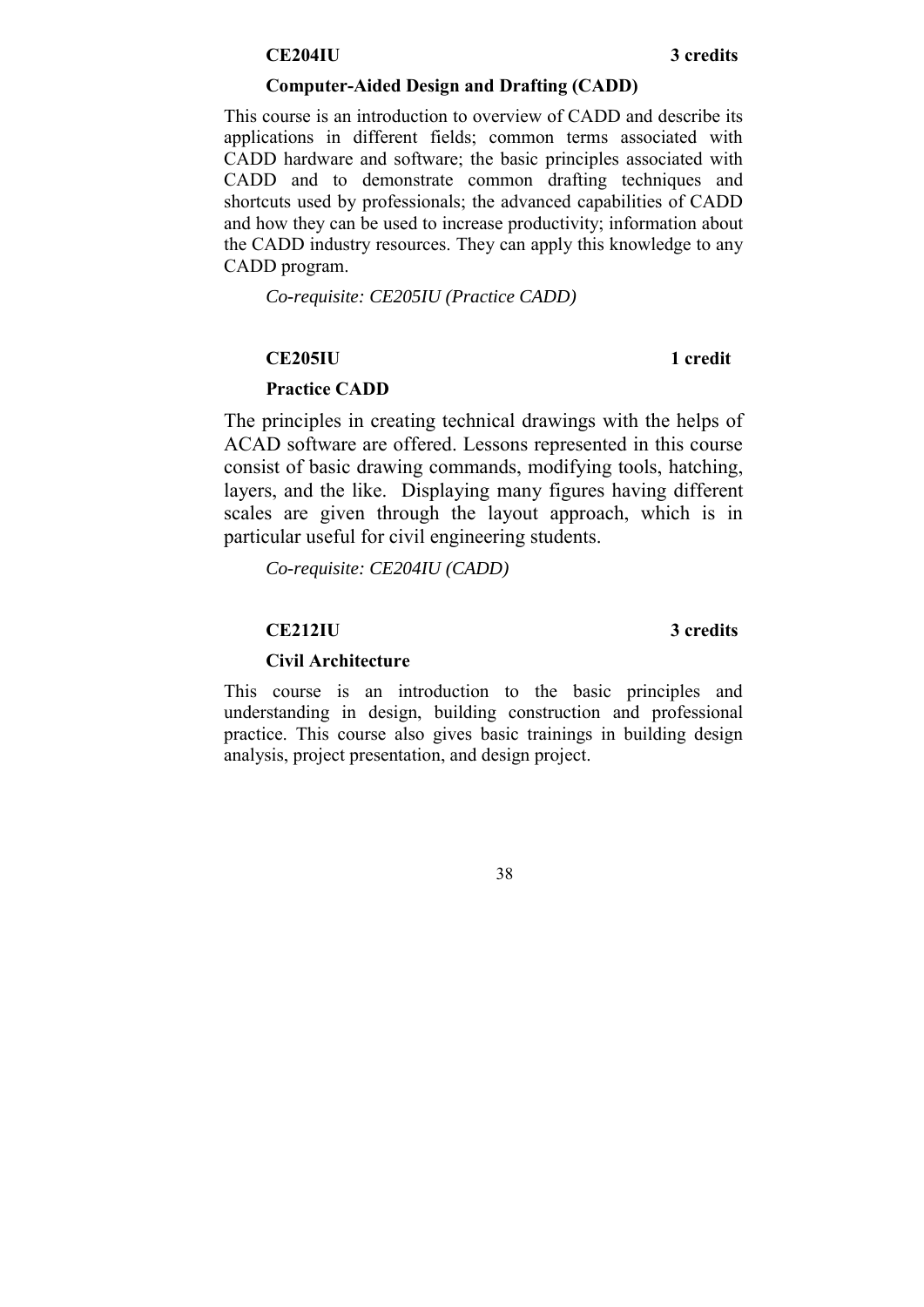### **2. Upper Division**

### **CE210IU 3 credits**

### **Construction Materials**

The course will introduce both conventional and modern construction materials those are commonly used in civil engineering construction. Those are as concrete, steel, asphalt concrete and other construction materials such as brick, mortar, grout, wood, fibers and so on.

### **CE211IU 3 credits**

### **Hydrology - Hydraulics**

This course provides students basic knowledge on hydrology and hydraulics, the fundamentals of water engineering, an important field in civil engineering. In the hydrology part of this course, the students will have a deeper understanding of the physical processes of the hydrological cycle. In the hydraulics part, the students will apply the basic principles learned from their basic fluid mechanics course in the analysis and design of open channels and other hydraulic structures. This course has practical applications in the fields of water supply, hydropower, flood mitigation, and other related fields.

*Prerequisite: CE206IU (Fluid Mechanics)* 

### **CE306IU 3 credits**

### **Water Supply and Sewerage**

In this course, students will learn the different components of drinking water supply systems from the extraction of raw water from its sources to the distribution of treated water. They will also learn the sources and impacts of water pollution as well as wastewater collection systems and wastewater treatment technologies.

*Prerequisite: CE211IU (Hydrology - Hydraulics)* 

**CE304IU 3 credits** 

**Reinforced Concrete 1**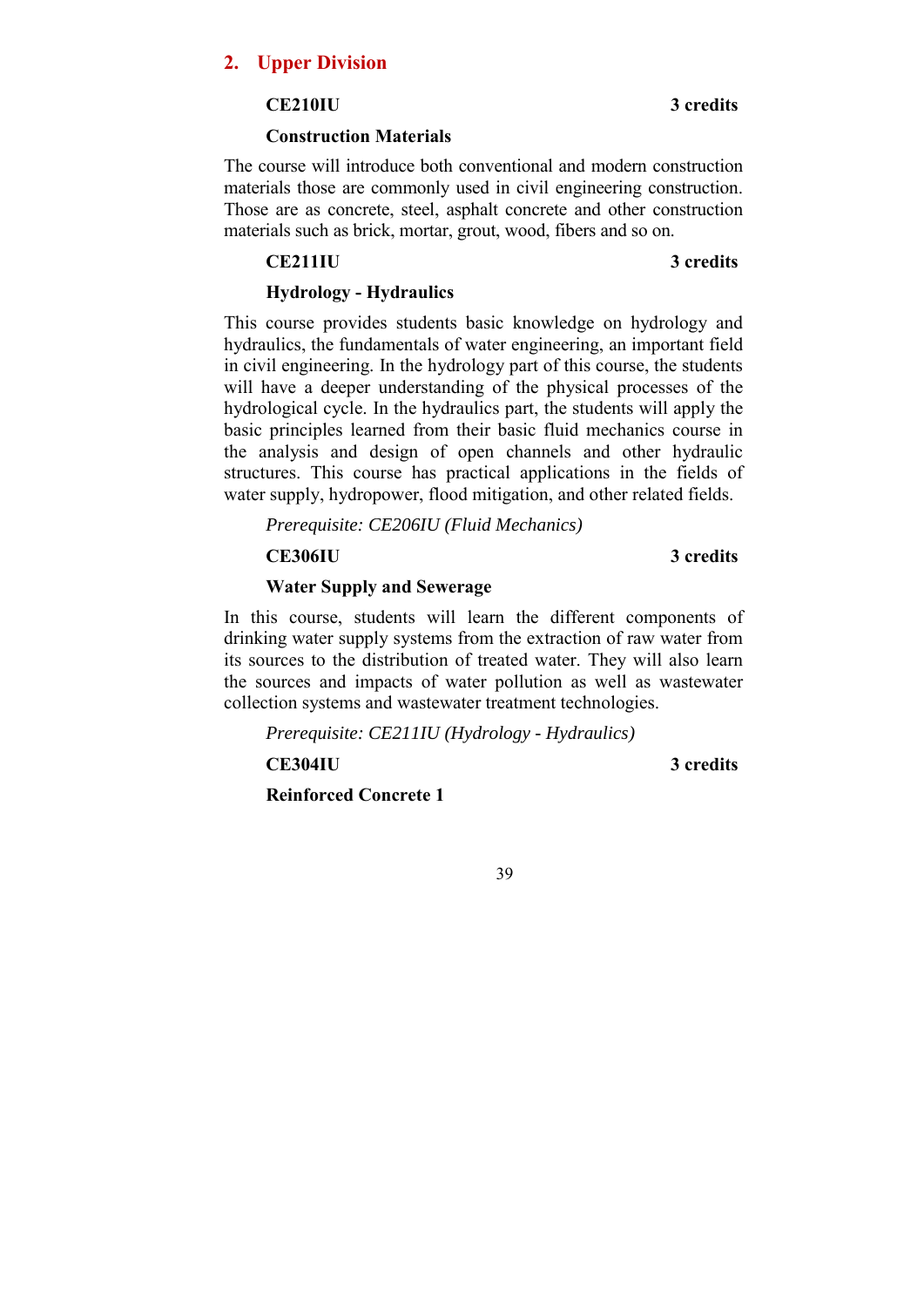This course provides students basic design concepts: basic layout of concrete structures, loading; Basic material properties: concrete and reinforcing steel; Analysis of structures: limit state design, simplification of framed structures, moment redistribution; Analysis and design of flexural members; Shear; Bond and anchorage; Serviceability; One-way and two-way slabs; Compression members; Foundation: footings. Current building code and standards are referred to extensively in this course. The objective is to equip the students with basic understanding of the behavior of reinforced concrete structures and to develop the skill to analyze and design basic concrete members.

*Prerequisite: CE209IU (Structure Analysis 1)* 

### **CE310IU 3 credits**

### **Reinforced Concrete 2**

This course provides knowledge to analysis and design of prestressed concrete members; beam; slabs; Analysis and design of composite slabs. Current building code and standards are referred to extensively in this course. This course is to equip the students with advanced understanding of the behavior of concrete structures (prestressed concrete and composite) and to develop the skill to analyze and design advanced concrete members.

*Prerequisite: CE304IU (Reinforced Concrete 1) Co-requisite: CE313IU (Reinforced Concrete Project)* 

### **CE313IU 1 credit**

### **Reinforced Concrete Project**

A practice construction project is carried out, including reinforced concrete buildings, and water supply or transportation structures. Students are supposed to apply the knowledge in the reinforced concrete structure course to this project composing of calculating loads, determining internal forces with an analysis structure software, designing with a certain code, and ultimately descripting them on a report.

*Prerequisite: CE304IU (Reinforced Concrete 1) Co-requisite: CE310IU (Reinforced Concrete 2)*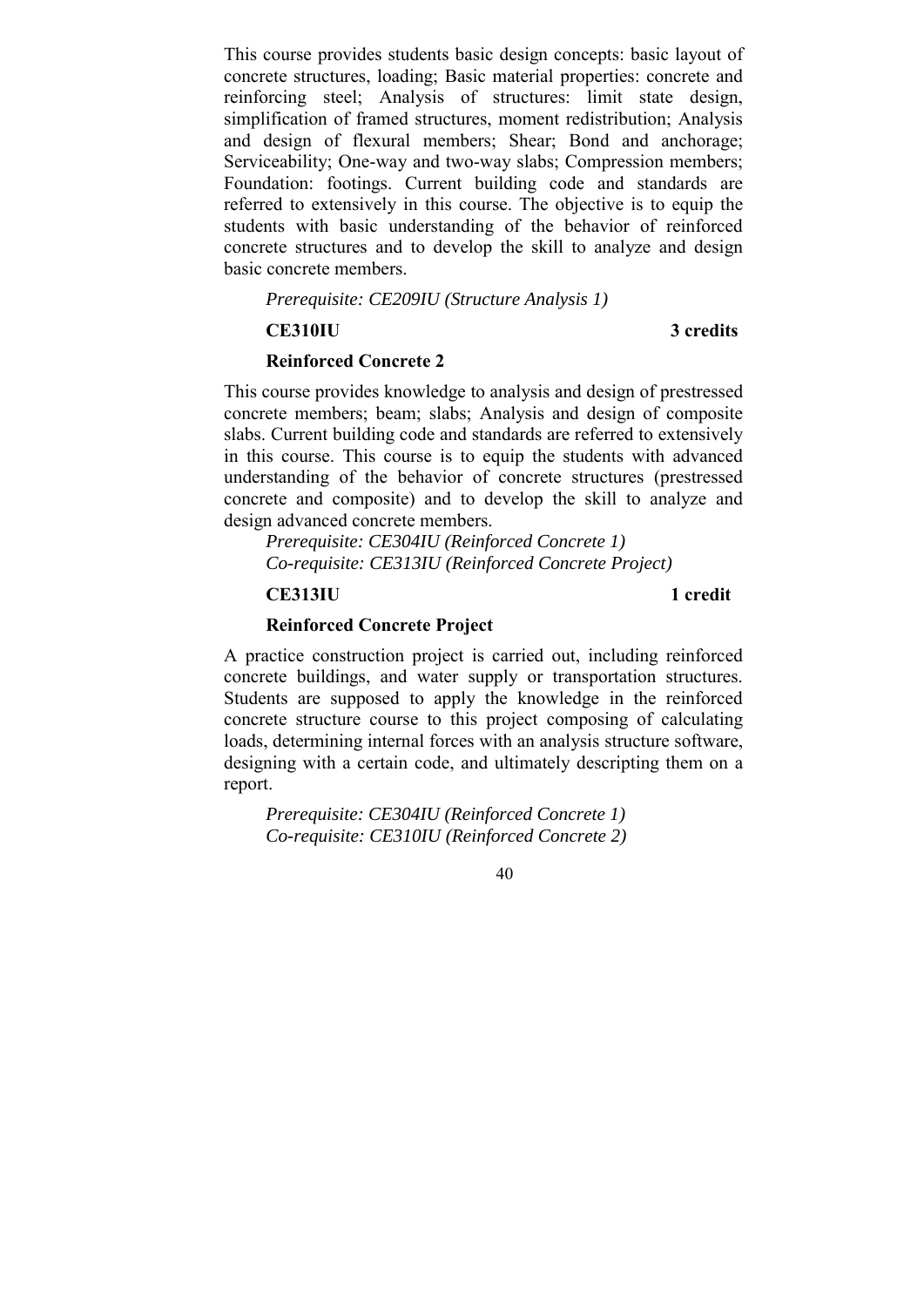### **CE305IU 3 credits**

### **Steel Structures**

This course is an introduction to develop an understanding of Limit State Design as applied to structural steel members and connections based on the latest Euro Code 3 – Design of steel structures

*Prerequisite: CE209IU (Structure Analysis 1)* 

### **CE312IU 1 credit**

### **Steel Structures Project**

A practice construction project is carried out, including steel buildings, and water supply or transportation structures. Students are supposed to apply the knowledge in the steel structure course to this project composing of calculating loads, determining internal forces with an analysis structure software, designing with a certain code, and ultimately descripting them on a report.

*Prerequisite: CE305IU (Steel Structure)* 

### **CE309IU 3 credits**

### **Foundation Engineering**

This course covers the fundamental concepts of foundation analysis and design to civil engineering students. Topics discussed in the courses includes: bearing capacity, settlement and structural design of shallow foundations, lateral earth pressure, retaining and sheet pile walls, introduction to deep foundations, and other topics as time permits. The overall objective of this course is to make Civil Engineer major students acquainted with basic knowledge of foundations for different types of civil engineering structures.

*Prerequisite: CE302IU (Soil Mechanics)*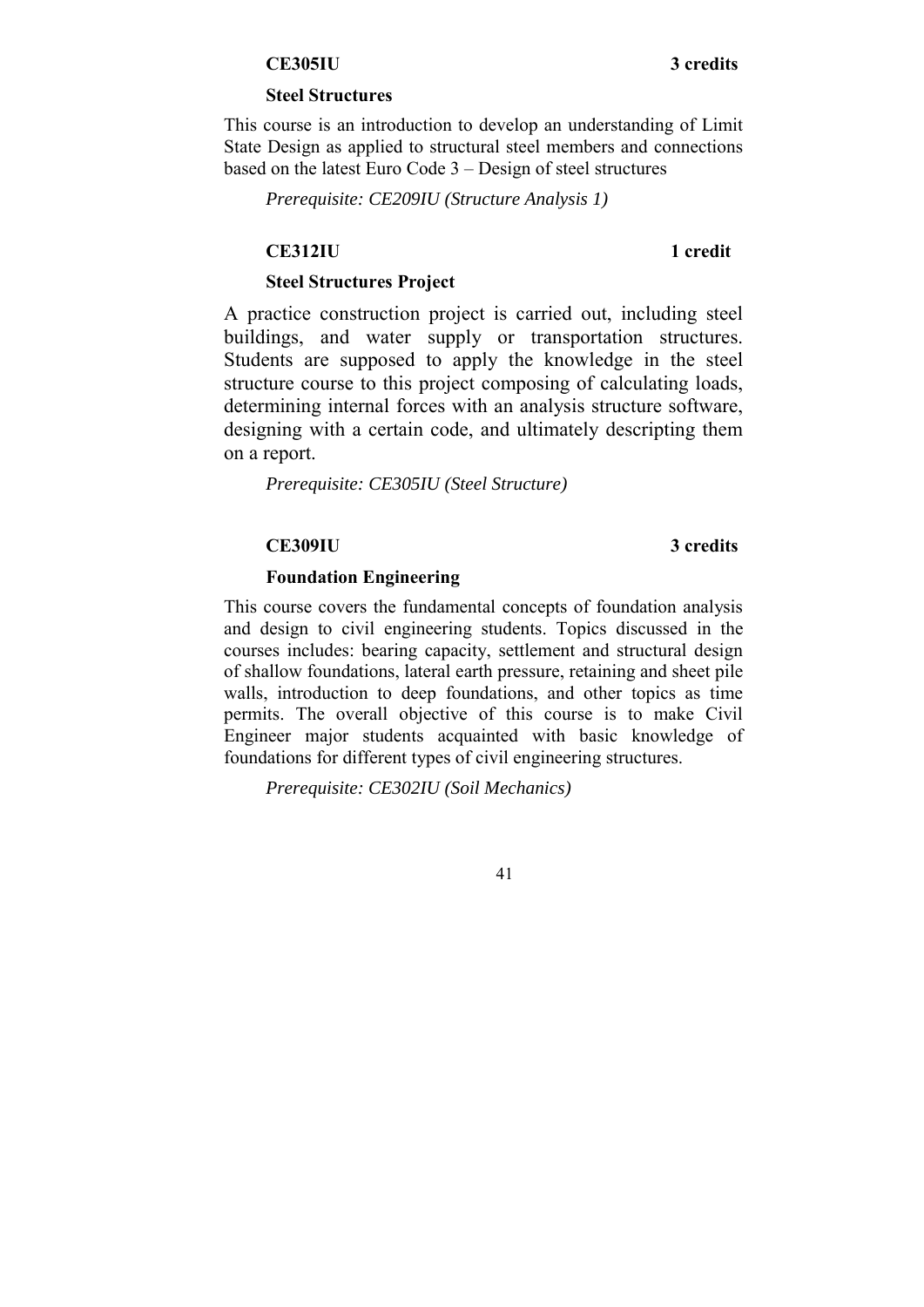### **CE402IU 1 credit**

### **Foundation Project**

This course is to provide an organizational and procedural understanding in geotechnical and foundation engineering. Topics covered in this course include subsurface soil investigation and integrated design of building foundations. This class will equip students the knowledge necessary to apply geotechnical and foundation principles in analyzing and designing an economical substructure system.

*Prerequisite: CE309IU (Foundation Engineering)* 

**CE311IU 3 credits** 

### **Construction Engineering**

This course is to guide students in planning, estimating, and directing construction operations safely and effectively. Topics covered in this course include overview of the construction industry, earthmoving materials and operations, excavation and lifting, loading & hauling, compacting & finishing, steel construction, concrete construction, concrete form design.

*Prerequisite: CE309IU (Foundation Engineering), CE305IU (Steel Structure), CE304IU (Reinforced Concrete 1), CE201IU (Construction Materials), CE307IU (Surveying)* 

### **CE401IU 3 credits**

### **Construction Management**

This course covers a wide range of subjects, reflecting the breadth of knowledge needed to understand the dynamics of the construction industry. This course focuses on the processes and tasks required for management of construction projects. Students will work in project teams and perform various tasks associated with construction project administration including, developing construction budgets, record keeping and documentation, interpreting contracts and specifications, and other duties necessary for efficient project operation and successful completion.

> *Prerequisite: CE311IU (Construction Engineering) Co-requisite: CE403IU (Construction Project)*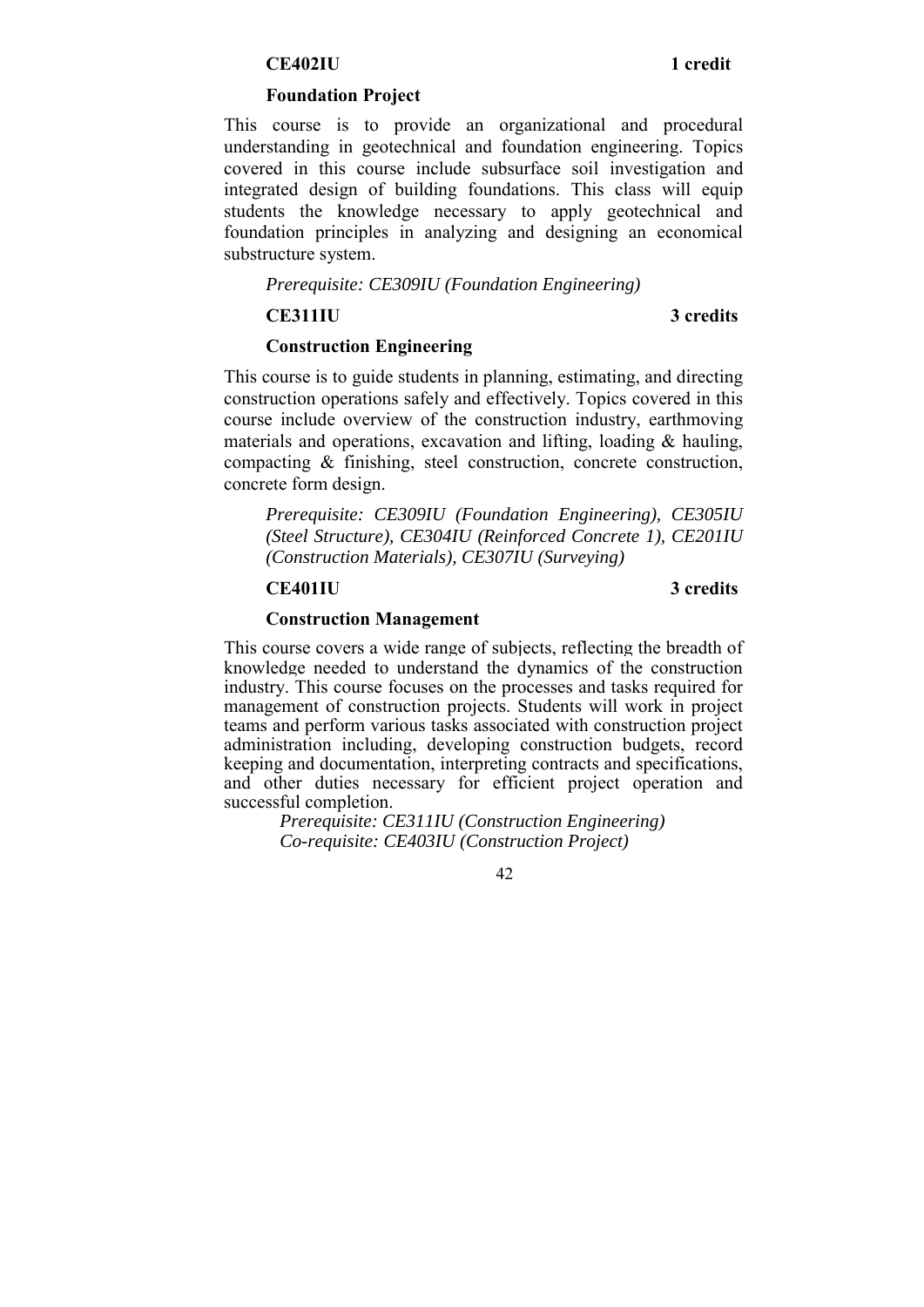### **CE403IU 1 credit**

### **Construction Project**

This course is to provide the comprehensive understanding in construction engineering and management. Topics covered in this course include design of construction engineering and operations, developing construction budgets, preparing construction schedule. This course will help students to master the knowledge learned in construction engineering and management.

### *Co-requisite: CE401IU (Construction Management)*

**CE420IU 10 credits** 

### **Graduation Thesis**

Theses are structure design projects, designed to ensure students have master their studies in the program. All projects are based on real projects provided by companies for students to work on developing skill and applying knowledge gained from all courses throughout the program. Students will work by themselves to develop requirements, design, implementation, and provide design documents and drawings for construction. Students must do the project by themselves, following all appropriate project techniques.

### **3. Elective courses**

### **CE411IU 3 credits**

### **Bridges Engineering**

The course will introduce a modern method to high way bridge analysis, design and evaluation based on 22TCV272-07 that is referred by on American Association of State Highway and Transportation Officials LRFD Bridge Design Specification, 4th edition 2007. Course topics will include types of bridges, site design overview, Highway bridge loading, bridge analysis, bridge desk slab, prestressed concrete bridge design, substructure design.

*Prerequisite: CE309IU (Foundation Engineering), CE304IU (Reinforced Concrete 1), CE201IU (Construction Materials)*